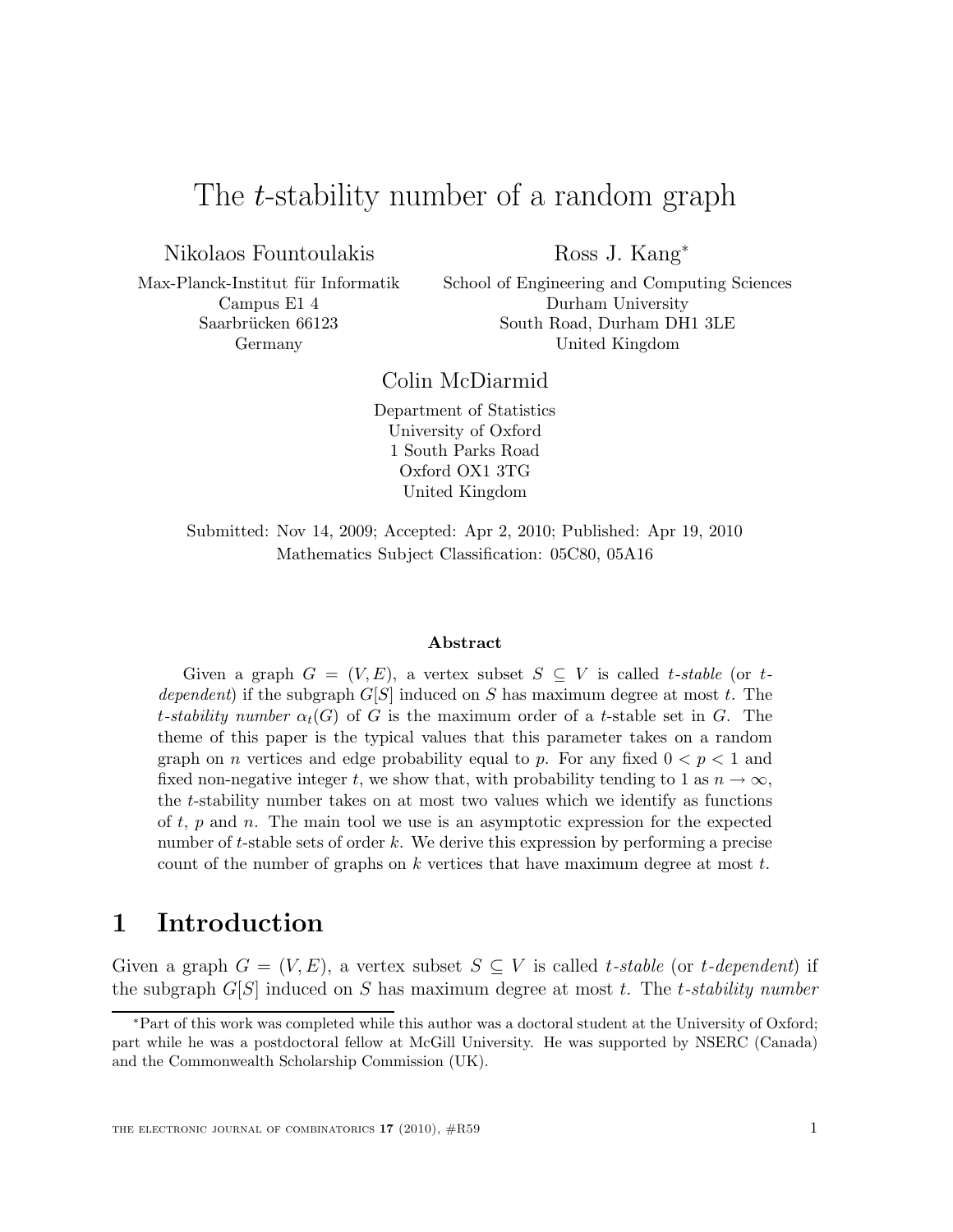$\alpha_t(G)$  of G is the maximum order of a t-stable set in G. The main topic of this paper is to give a precise formula for the t-stability number of a dense random graph.

The notion of a t-stable set is a generalisation of the notion of a stable set. Recall that a set of vertices S of a graph G is stable if no two of its vertices are adjacent. In other words, the maximum degree of  $G[S]$  is 0, and therefore a stable set is a 0-stable set.

The study of the order of the largest t-stable set is motivated by the study of the t-improper chromatic number of a graph. A t-improper colouring of a graph  $G$  is a vertex colouring with the property that every colour class is a t-stable set, and the t-improper *chromatic number*  $\chi_t(G)$  of G is the least number of colours necessary for a t-improper colouring of G. Obviously, a 0-improper colouring is a proper colouring of a graph, and the 0-improper chromatic number is the chromatic number of a graph.

The t-improper chromatic number is a parameter that was introduced and studied independently by Andrews and Jacobson [1], Harary and Fraughnaugh (née Jones)  $[11, 12]$ , and by Cowen *et al.* [7]. The importance of the *t*-stability number in relation to the  $t$ improper chromatic number comes from the following obvious inequality: if  $G$  is a graph that has  $n$  vertices, then

$$
\chi_t(G) \geqslant \frac{n}{\alpha_t(G)}.
$$

The t-improper chromatic number also arises in a specific type of radio-frequency assignment problem. Let us assume that the vertices of a given graph represent transmitters and an edge between two vertices indicates that the corresponding transmitters interfere. Each interference creates some amount of noise which we denote by  $N$ . Overall, a transmitter can tolerate up to a specific amount of noise which we denote by  $T$ . The problem now is to assign frequencies to the transmitters and, more specifically, to assign as few frequencies as possible, so that we minimise the use of the electromagnetic spectrum. Therefore, any given transmitter cannot be assigned the same frequency as more than  $T/N$  nearby transmitters — that is, neighbours in the transmitter graph — as otherwise the excessive interference would distort the transmission of the signal. In other words, the vertices/transmitters that are assigned a certain frequency must form a  $T/N$ -stable set, and the minimum number of frequencies we can assign is the  $T/N$ -improper chromatic number.

Given a graph  $G = (V, E)$ , we let  $S_t = S_t(G)$  be the collection of all subsets of V that are t-stable. We shall determine the order of the largest member of  $S_t$  in a random graph  $G_{n,p}$ . Recall that  $G_{n,p}$  is a random graph on a set of n vertices, which we assume to be  $V_n := \{1, \ldots, n\}$ , and each pair of distinct vertices is present as an edge with probability p independently of every other pair of vertices. Our interest is in dense random graphs, which means that we take  $0 < p < 1$  to be a fixed constant.

We say that an event occurs asymptotically almost surely  $(a.a.s.)$  if it occurs with probability that tends to 1 as  $n \to \infty$ .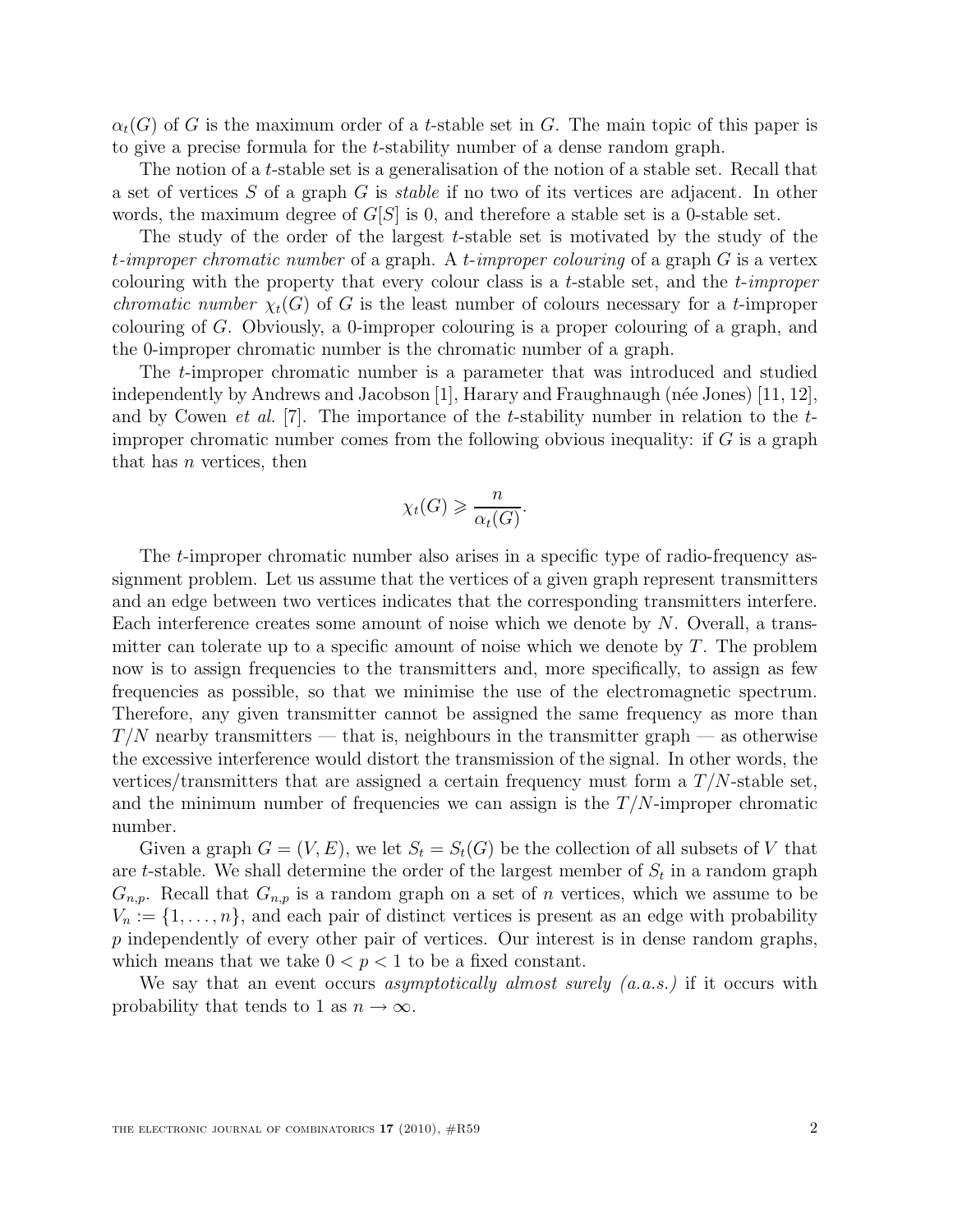### 1.1 Related background

The t-stability number of  $G_{n,p}$  for the case  $t = 0$  has been studied thoroughly for both fixed p and  $p(n) = o(1)$ . Matula [20, 21, 22] and, independently, Grimmett and McDiarmid [10] were the first to notice and then prove asymptotic concentration of the stability number using the first and second moment methods. For  $0 < p < 1$ , define  $b := 1/(1-p)$  and

$$
\alpha_{0,p}(n) := 2 \log_b n - 2 \log_b \log_b n + 2 \log_b (e/2) + 1.
$$

For fixed  $0 < p < 1$ , it was shown that for any  $\varepsilon > 0$  a.a.s.

$$
\lfloor \alpha_{0,p}(n) - \varepsilon \rfloor \leq \alpha_0(G_{n,p}) \leq \lfloor \alpha_{0,p}(n) + \varepsilon \rfloor,
$$
\n(1)

showing in particular that  $\chi(G_{n,p}) \geq (1 - \varepsilon)n/\alpha_{0,p}(n)$ . Assume now that  $p = p(n)$  is bounded away from 1. Bollobás and Erdős [4] extended (1) to hold with  $p(n) > n^{-\delta}$  for any  $\delta > 0$ . Much later, with the use of martingale techniques, Frieze [9] showed that for any  $\varepsilon > 0$  there exists some constant  $C_{\varepsilon}$  such that if  $p(n) \geqslant C_{\varepsilon}/n$  then (1) holds a.a.s.

Efforts to determine the chromatic number of  $G_{n,p}$  took place in parallel with the study of the stability number. For fixed  $p$ , Grimmett and McDiarmid conjectured that  $\chi(G_{n,p}) \sim n/\alpha_{0,p}(n)$  a.a.s. This conjecture was a major open problem in random graph theory for over a decade, until Bollobás  $[2]$  and Matula and Kučera  $[19]$  used martingales to establish the conjecture. It was crucial for this work to obtain strong upper bounds on the probability of nonexistence in  $G_{n,p}$  of a stable set with just slightly fewer than  $\alpha_{0,p}(n)$ vertices. Luczak [18] fully extended the result to hold for sparse random graphs; that is, for the case  $p(n) = o(1)$  and  $p(n) \geqslant C/n$  for some large enough constant C. Consult Bollobás  $[3]$  or Janson, Luczak and Ruciński  $[15]$  for a detailed survey of these as well as related results.

For the case  $t \geq 1$ , the first results on the t-stability number were developed indirectly as a consequence of broader work on hereditary properties of random graphs. A graph property — that is, an infinite class of graphs closed under isomorphism — is said to be hereditary if every induced subgraph of every member of the class is also in the class. For any given  $t$ , the class of graphs that are  $t$ -stable is an hereditary property. As a result of study in this more general context, it was shown by Scheinerman [25] that, for fixed p, there exist constants  $c_{p,1}$  and  $c_{p,2}$  such that  $c_{p,1} \ln n \le \alpha_t(G_{n,p}) \le c_{p,2} \ln n$  a.a.s. This was further improved by Bollobás and Thomason  $[5]$  who characterised, for any fixed p, an explicit constant  $c_p$  such that  $(1 - \varepsilon)c_p \ln n \leq \alpha_t(G_{n,p}) \leq (1 + \varepsilon)c_p \ln n$  a.a.s. For any fixed hereditary property, not just t-stability, the constant  $c_p$  depends upon the property but essentially the same result holds. Recently, Kang and McDiarmid [16, 17] considered t-stability separately, but also treated the situation in which  $t = t(n)$  varies (i.e. grows) in the order of the random graph. They showed that, if  $t = o(\ln n)$ , then a.a.s.

$$
(1 - \varepsilon)2 \log_b n \leq \alpha_t(G_{n,p}) \leq (1 + \varepsilon)2 \log_b n \tag{2}
$$

(where  $b = 1/(1-p)$ , as above). In particular, observe that the estimation (2) for  $\alpha_t(G_{n,p})$ and the estimation (1) for  $\alpha_0(G_{n,p})$  agree in their first-order terms. This implies that as long as  $t = o(\ln n)$  the *t*-improper and the ordinary chromatic numbers of  $G_{n,p}$  have roughly the same asymptotic value a.a.s.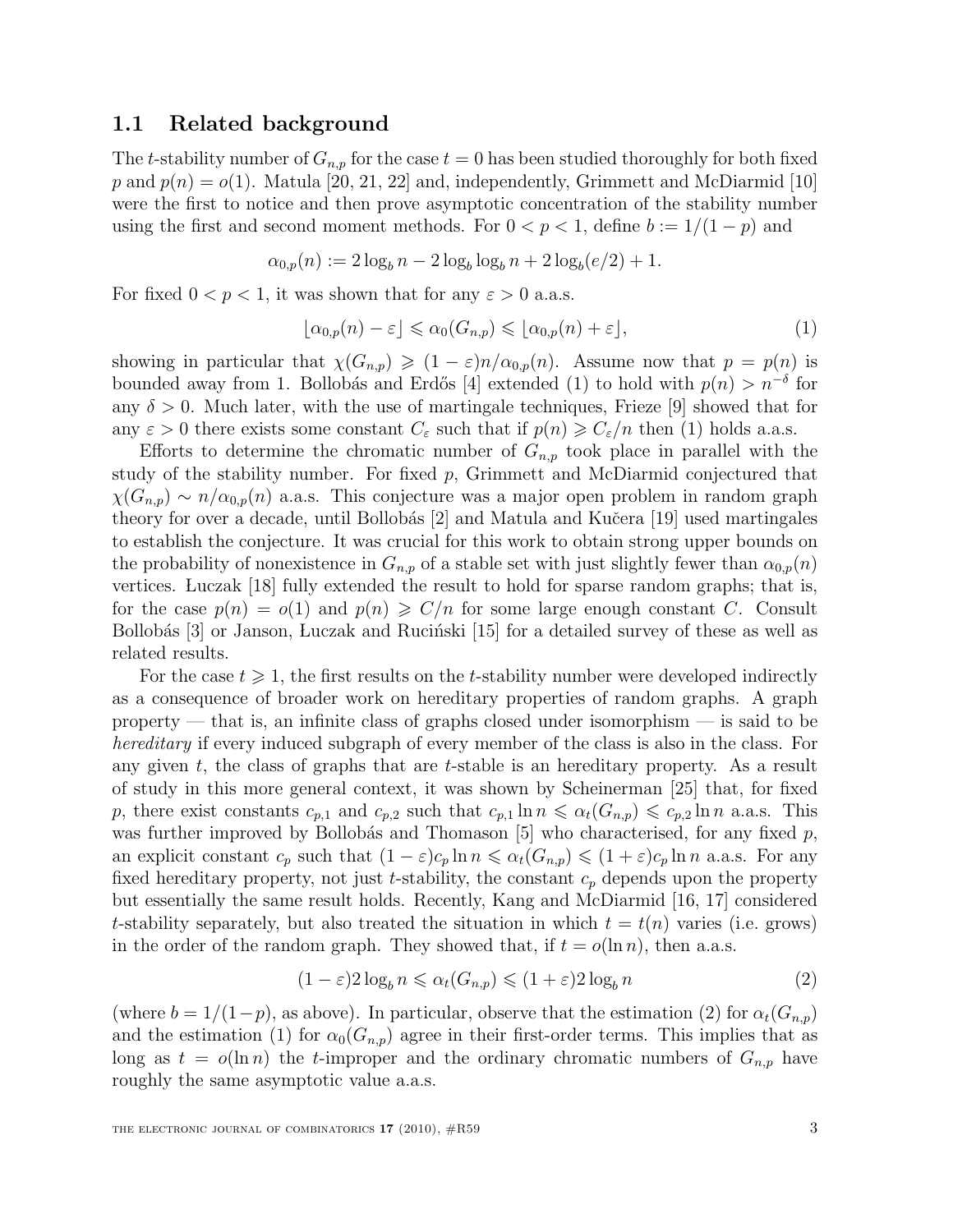### 1.2 The results of the present work

In this paper, we restrict our attention to the case in which the edge probability  $p$  and the non-negative integer parameter  $t$  are fixed constants. Restricted to this setting, our main theorem is an extension of (1) and a strengthening of (2).

**Theorem 1** Fix  $0 < p < 1$  and  $t \ge 0$ . Set  $b := 1/(1-p)$  and

$$
\alpha_{t,p}(n) := 2 \log_b n + (t-2) \log_b \log_b n + \log_b(t^t/t!)^2 + t \log_b(2bp/e) + 2 \log_b(e/2) + 1.
$$

Then for every  $\varepsilon > 0$  a.a.s.

$$
\lfloor \alpha_{t,p}(n)-\varepsilon\rfloor \leqslant \alpha_t(G_{n,p}) \leqslant \lfloor \alpha_{t,p}(n)+\varepsilon\rfloor.
$$

We shall see that this theorem in fact holds if  $\varepsilon = \varepsilon(n)$  as long as  $\varepsilon \gg \ln \ln n / \sqrt{\ln n}$ .

We derive the upper bound with a first moment argument, which is presented in Section 3. To apply the first moment method, we estimate the expected number of tstable sets that have order  $k$ . In particular, we show the following.

**Theorem 2**  $Fix\ 0 < p < 1$  and  $t \ge 0$ . Let  $\alpha_t^{(k)}$  $t_t^{(\kappa)}(G)$  denote the number of t-stable sets of order k that are contained in a graph G. If  $k = O(\ln n)$  and  $k \to \infty$  as  $n \to \infty$ , then

$$
\mathbb{E}(\alpha_t^{(k)}(G_{n,p})) = \left(e^2 n^2 b^{-k+1} k^{t-2} \left(\frac{tbp}{e}\right)^t \frac{1}{t!^2}\right)^{k/2} (1+o(1))^k.
$$

(Note that by  $(2)$  the condition on k is not very restrictive.) Using this formula, we will see in Section 3 that the expected number of t-stable sets with  $\alpha_{t,p}(n) + \varepsilon + 1$  vertices tends to zero as  $n \to \infty$ .

The key to the calculation of this expected value is a precise formula for the number of degree sequences on k vertices with a given number of edges and maximum degree at most t. In Section 2, we obtain this formula by the inversion formula of generating functions — applied in our case to the generating function of degree sequences on  $k$  vertices and maximum degree at most  $t$ . This formula is an integral of a complex function that is approximated with the use of an analytic technique called saddle-point approximation. Our proof is inspired by the application of this method by Chv $\alpha$ tal [6] to a similar generating function. For further examples of the use of the saddle-point method, consult Chapter VIII of Flajolet and Sedgewick [8].

The lower bound in Theorem 1 is derived with a second moment argument in Section 4.

We remark that Theorems 1 and 2 are both stated to hold for the case  $t = 0$  (if we assume that  $0^0 = 1$ ) in order to stress that these results generalise the previous results of Matula [20, 21, 22] and Grimmett and McDiarmid [10]. Our methods apply for this special case, however in our proofs our main concern will be to establish the results for  $t \geqslant 1$ .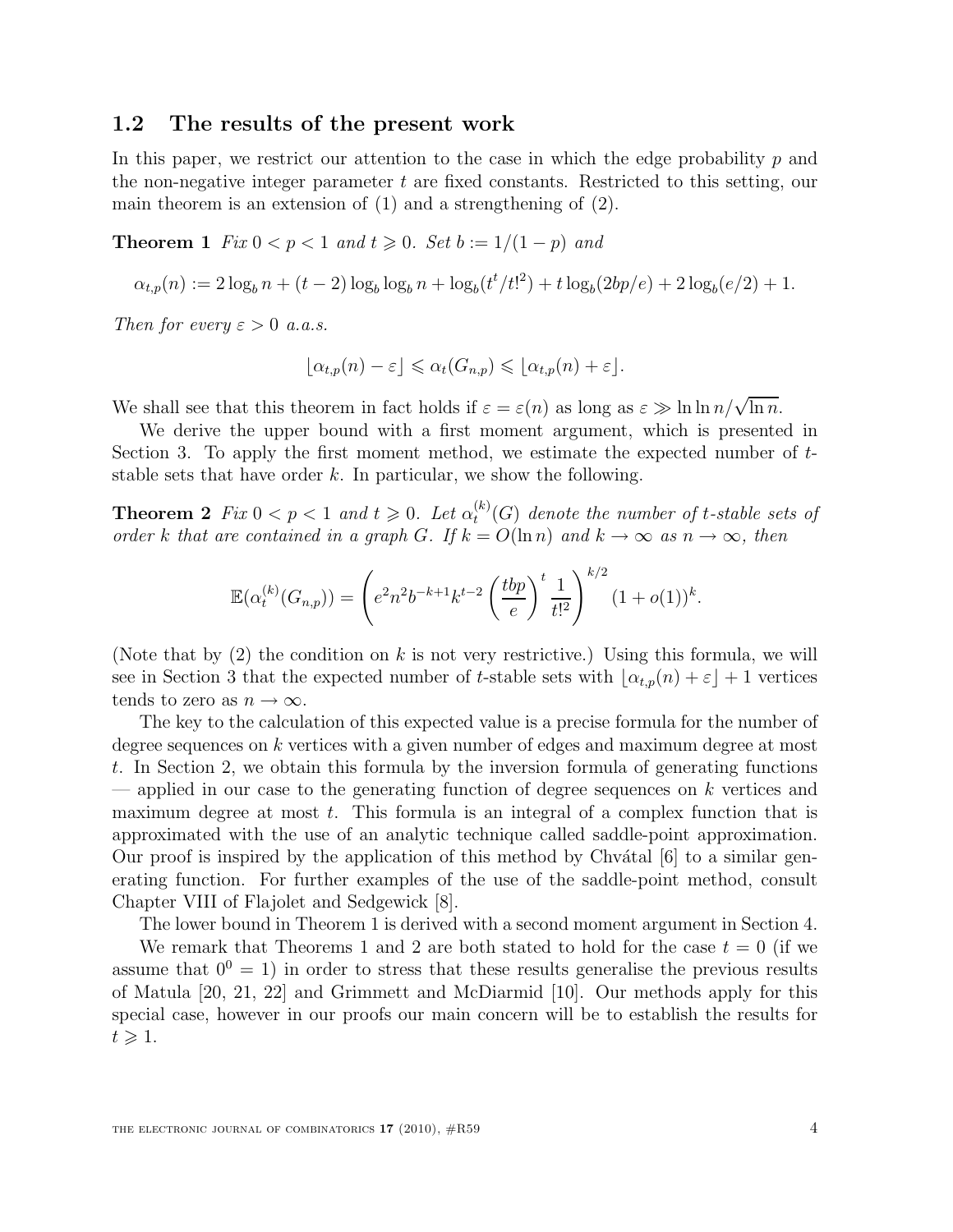In Section 5 we give a quite precise formula for the t-improper chromatic number of  $G_{n,p}$ . For  $t = 0$ , that is, for the chromatic number, McDiarmid [23] gave a fairly tight estimate on  $\chi(G_{n,p})(=\chi_0(G_{n,p}))$  proving that for any fixed  $0 < p < 1$  a.a.s.

$$
\frac{n}{\alpha_{0,p}(n)-1-o(1)} \leq \chi_0(G_{n,p}) \leq \frac{n}{\alpha_{0,p}(n)-1-\frac{1}{2}-\frac{1}{1-(1-p)^{1/2}}+o(1)}.
$$

Panagiotou and Steger [24] recently improved the lower bound showing that a.a.s.

$$
\chi_0(G_{n,p}) \ge \frac{n}{\alpha_{0,p}(n) - \frac{2}{\ln b} - 1 + o(1)},
$$

and asked if better upper or lower bounds could be developed. In Section 5, we improve upon McDiarmid's upper bound and we generalise (for  $t \geq 1$ ) both this new bound and the lower bound of Panagiotou and Steger.

**Theorem 3** Fix  $0 < p < 1$  and  $t \ge 0$ . Then a.a.s.

$$
\frac{n}{\alpha_{t,p}(n) - \frac{2}{\ln b} - 1 + o(1)} \le \chi_t(G_{n,p}) \le \frac{n}{\alpha_{t,p}(n) - \frac{2}{\ln b} - 2 - o(1)}.
$$

Given a graph G, let the colouring rate  $\overline{\alpha_0}(G)$  of G be  $|V(G)|/\chi_0(G)$ , which is the maximum average size of a colour class in a proper colouring of G. Then the case  $t = 0$ of Theorem 3 implies for any fixed  $0 < p < 1$  that a.a.s.

$$
\alpha_{0,p}(n) - \frac{2}{\ln b} - 2 - o(1) \leq \overline{\alpha_0}(G_{n,p}) \leq \alpha_{0,p}(n) - \frac{2}{\ln b} - 1 + o(1).
$$

Thus the colouring rate of  $G_{n,p}$  is a.a.s. contained in an explicit interval of length  $1+o(1)$ . We remark that Shamir and Spencer [27] showed a.a.s.  $\tilde{O}(\sqrt{n})$ -concentration of  $\chi_0(G_{n,p})$ — see also a recent improvement by Scott [26]. (The O notation ignores logarithmic factors.) It therefore follows that  $\overline{\alpha_0}(G_{n,p})$  is a.a.s.  $\tilde{O}(n^{-1/2})$ -concentrated.

The above discussion extends easily to *t*-improper colourings.

## 2 Counting degree sequences of maximum degree t

Given non-negative integers  $k, t$  with  $t < k$ , we let

$$
C_{2m}(t,k) := \sum_{(d_1,\ldots,d_k),\sum_i d_i = 2m, d_i \leq t} \frac{1}{\prod_i d_i!}.
$$

(Here, the  $d_i$  are non-negative integers.) Given a fixed degree sequence  $(d_1, \ldots, d_k)$  with  $\sum_i d_i = 2m$ , the number of graphs on k vertices  $(v_1, \ldots, v_k)$  where  $v_i$  has degree  $d_i$  is at most

$$
\frac{1}{\prod_i d_i!} \frac{(2m)!}{m!2^m}.
$$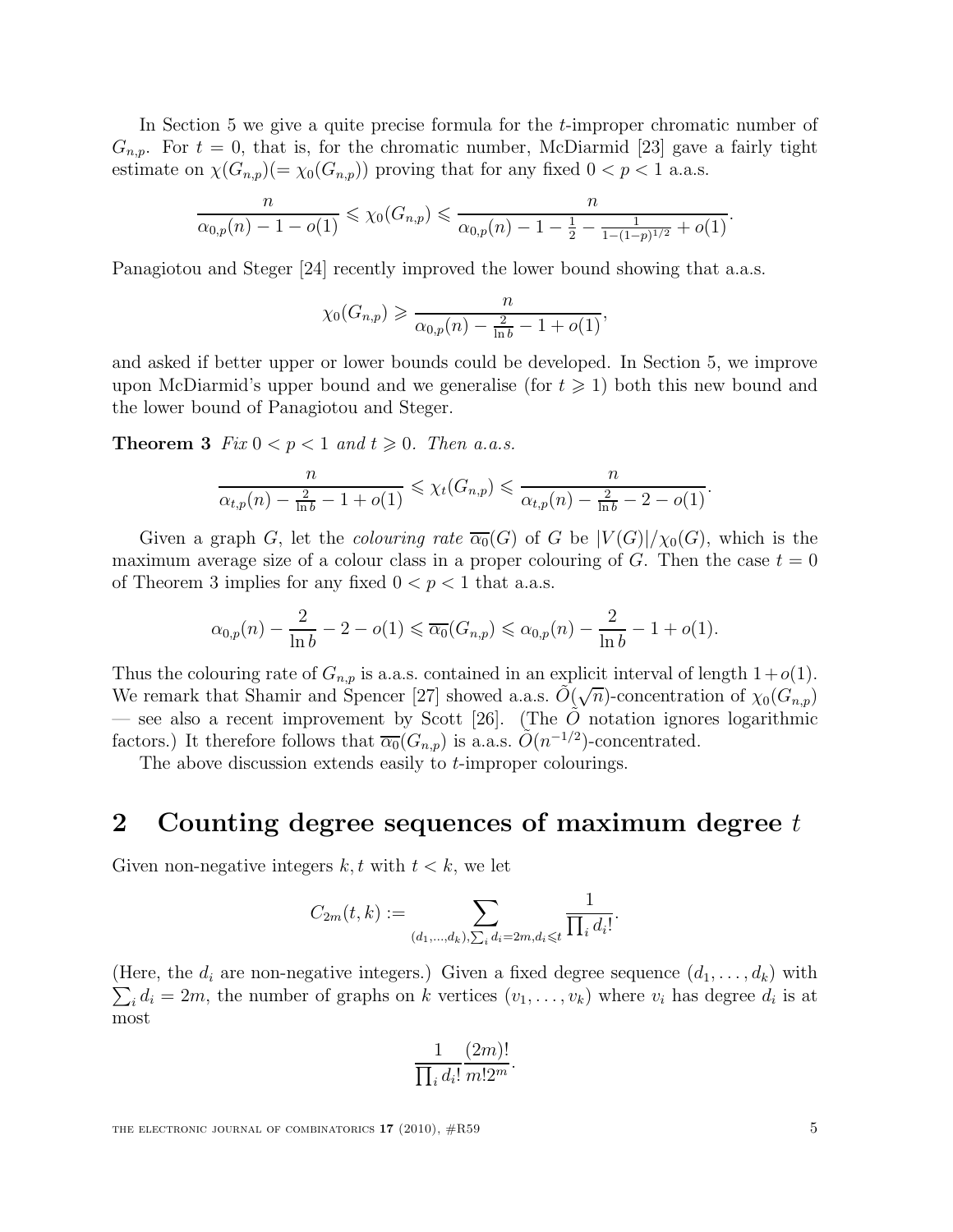See for example [3] in the proof of Theorem 2.16 or Section 9.1 in [15] for the definition of the configuration model, from which the above claim follows easily. Therefore,  $C_{2m}(t, k)(2m)!/(m!2^m)$  is an upper bound on the number of graphs with k vertices and medges such that each vertex has degree at most t. Note also that  $(2m)!C_{2m}(t, k)$  is the number of allocations of  $2m$  balls into k bins with the property that no bin contains more than t balls.

In the proof of Theorem 2, we need good estimates for  $C_{2m}(t, k)$ , when  $2m$  is close to  $tk$ . In particular, as we will see in the next section (Lemma 7) we will need a tight estimate for  $C_{2m}(t, k)$  when  $t-\ln k/\sqrt{k} < 2m/k < t-1/(\sqrt{k}\ln k)$ , since in this range the expected number of  $t$ -stable sets having  $m$  edges is maximised. We require a careful and specific treatment of this estimation due to the fact that  $2m/k$  is not bounded below t.

For  $t \geq 1$ , note that  $C_{2m}(t, k)$  is the coefficient of  $z^{2m}$  in the following generating function:

$$
G(z) = R_t(z)^k = \left(\sum_{i=0}^t \frac{z^i}{i!}\right)^k
$$

.

Cauchy's integral formula gives

$$
C_{2m}(t,k) = \frac{1}{2\pi i} \int_C \frac{R_t(z)^k}{z^{2m+1}} dz,
$$

where the integration is taken over a closed contour containing the origin.

Before we state the main theorem of this section, we need the following lemma, which follows from Note IV.46 in [8].

**Lemma 4** Fix  $t \ge 1$ . The function  $rR'_t(r)/R_t(r)$  is strictly increasing in r for  $r > 0$ . For each  $y \in (0, t)$ , there exists a unique positive solution  $r_0 = r_0(y)$  to the equation  $rR'_t(r)/R_t(r) = y$  and furthermore the function  $r_0(y)$  is a continuous bijection between  $(0, t)$  and  $(0, \infty)$ . Thus, if we set

$$
s(y) = r_0(y) \frac{d}{dx} \left. \frac{xR'_t(x)}{R_t(x)} \right|_{x = r_0(y)},
$$

then  $s(y) > 0$ .

We will prove a "large powers" theorem to obtain a very tight estimate on  $C_{2m}(t, k)$  when  $2m/k$  is quite close to t. A version of this theorem holds if we instead assume that  $2m/k$ is bounded away from t; indeed, this immediately follows from Theorem VIII.8 of [8]. However, our version, where  $2m/k$  approaches t, is necessary in light of Lemma 7 below.

**Theorem 5** Assume that  $t \geq 1$  is fixed and  $k \to \infty$ . Suppose that m and k are such that  $t - \ln k/\sqrt{k} \leq 2m/k \leq t - 1/(\sqrt{k} \ln k)$  for any  $\varepsilon > 0$ , and  $r_0$  and s are defined as in Lemma 4. Then uniformly

$$
C_{2m}(t,k) = \frac{1}{\sqrt{2\pi ks(2m/k)}} \frac{R_t(r_0(2m/k))^k}{r_0(2m/k)^{2m}} (1 + o(1)).
$$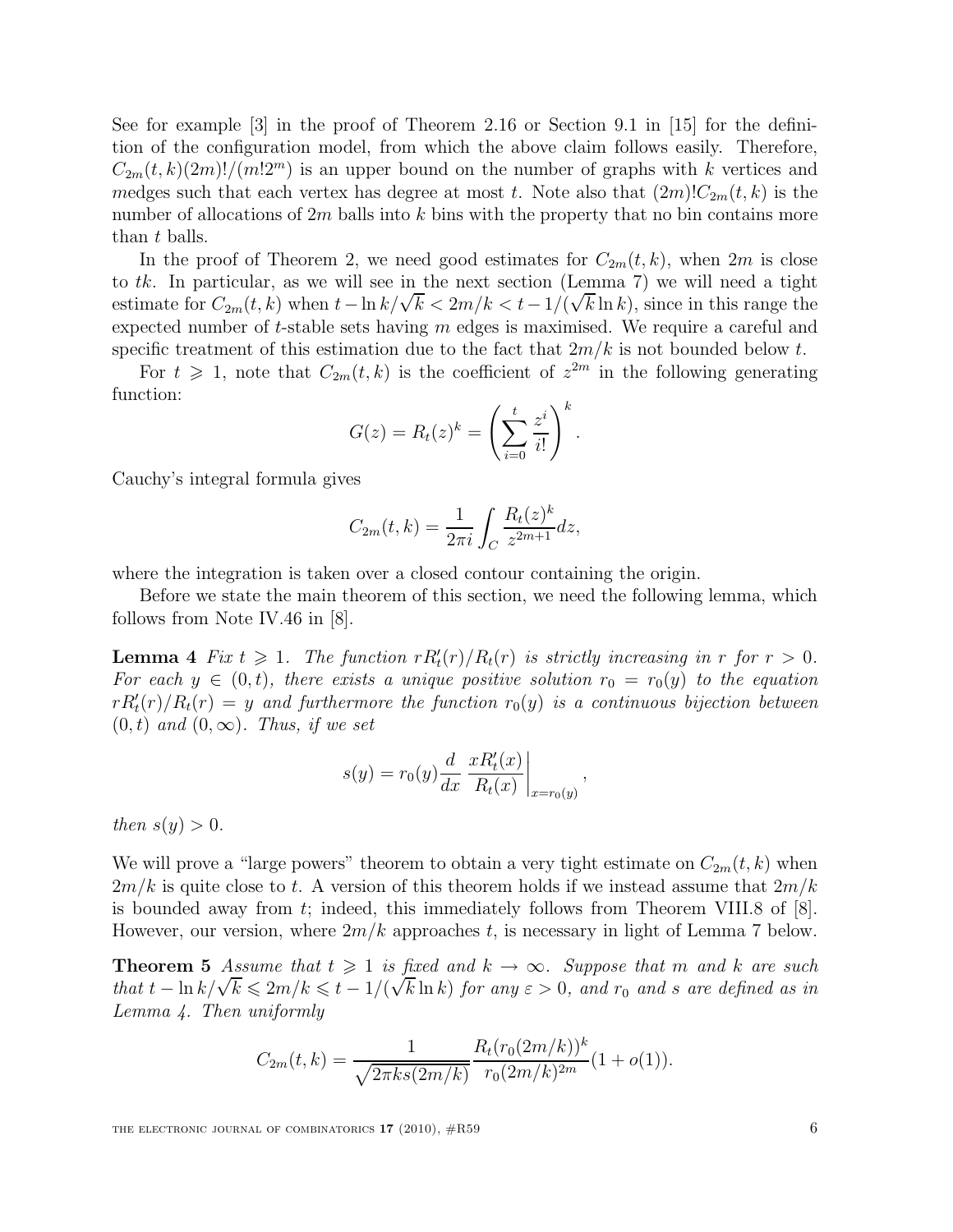In the proof of the theorem (as well as in later sections), we make frequent use of the following lemma, whose proof is postponed until the end of the section.

**Lemma 6** If  $y = y(k) \rightarrow t$  as  $k \rightarrow \infty$  (and  $y < t$ ) and  $r_0$  and s are defined as in Lemma 4, then

$$
r_0 = \frac{t}{t - y} + O(1),
$$
\n(3)

$$
\frac{dr_0}{dy} = \frac{r_0^2}{t} \left( 1 + O\left(\frac{1}{r_0}\right) \right), \quad and \tag{4}
$$

$$
s = \frac{t}{r_0} \left( 1 + O\left(\frac{1}{r_0}\right) \right). \tag{5}
$$

Proof of Theorem 5 The proof is inspired by [6]. Throughout, we for convenience drop the subscript and write  $R(z)$  in the place of  $R_t(z)$ . Recall that  $r_0 = r_0(2m/k)$  is the unique positive solution of the equation  $rR'(r)/R(r) = 2m/k$ , where  $t - \ln k/\sqrt{k} \le$  $2m/k \leq t - 1/(\sqrt{k} \ln k)$ , and let C be the circle of radius  $r_0$  centred at the origin. Using polar coordinates, we obtain

$$
C_{2m}(t,k) = \frac{1}{2\pi i} \int_C \frac{R(r_0 e^{i\varphi})^k}{r_0^{2m+1} e^{i2m\varphi} e^{i\varphi}} d(r_0 e^{i\varphi}) = \frac{1}{2\pi r_0^{2m}} \int_{-\pi}^{\pi} \frac{R(r_0 e^{i\varphi})^k}{e^{i2m\varphi}} d\varphi.
$$

We let  $\delta = \delta(k) := \ln k \sqrt{r_0/k}$  and write

$$
C_{2m}(t,k) = \frac{1}{2\pi r_0^{2m}} \left( \int_{\delta}^{2\pi-\delta} \frac{R(r_0 e^{i\varphi})^k}{e^{i2m\varphi}} d\varphi + \int_{-\delta}^{\delta} \frac{R(r_0 e^{i\varphi})^k}{e^{i2m\varphi}} d\varphi \right). \tag{6}
$$

Note that, since  $2m/k < t - 1/(\ln k\sqrt{k})$ , it follows from (3) that  $\delta \to 0$  as  $k \to \infty$ . We shall analyse the two integrals of (6) separately.

To begin, we consider the first integral of (6) and we wish to show that it makes a negligible contribution to the value of  $C_{2m}(t, k)$ . Note that

$$
\left| R(r_0 e^{i\varphi}) \right|^2 = \left( \sum_{j=0}^t \frac{r_0^j}{j!} \cos(j\varphi) \right)^2 + \left( \sum_{j=0}^t \frac{r_0^j}{j!} \sin(j\varphi) \right)^2
$$
  
\n
$$
= \sum_{0 \le j_1, j_2 \le t} \frac{r_0^{j_1+j_2}}{j_1!j_2!} \left( \cos(j_1\varphi) \cos(j_2\varphi) + \sin(j_1\varphi) \sin(j_2\varphi) \right)
$$
  
\n
$$
= \sum_{0 \le j_1, j_2 \le t} \frac{r_0^{j_1+j_2}}{j_1!j_2!} \cos\left((j_1 - j_2)\varphi\right)
$$
  
\n
$$
= R(r_0)^2 - \sum_{0 \le j_1 < j_2 \le t} \frac{2r_0^{j_1+j_2}}{j_1!j_2!} \left(1 - \cos\left((j_1 - j_2)\varphi\right)\right).
$$
 (7)

Note that  $r_0 \to \infty$  as  $k \to \infty$ . Hence, from (7),

$$
\left| R(r_0 e^{i \varphi}) \right|^2 \leqslant R(r_0)^2 \left( 1 - \frac{ \frac{2 r_0^{2t-1}}{t!(t-1)!} (1 - \cos \varphi) }{ \frac{r_0^{2t}}{t!^2} + \Theta(r_0^{2t-1}) } \right) = R(r_0)^2 \left( 1 - (1+o(1)) \frac{2t}{r_0} (1 - \cos \varphi) \right).
$$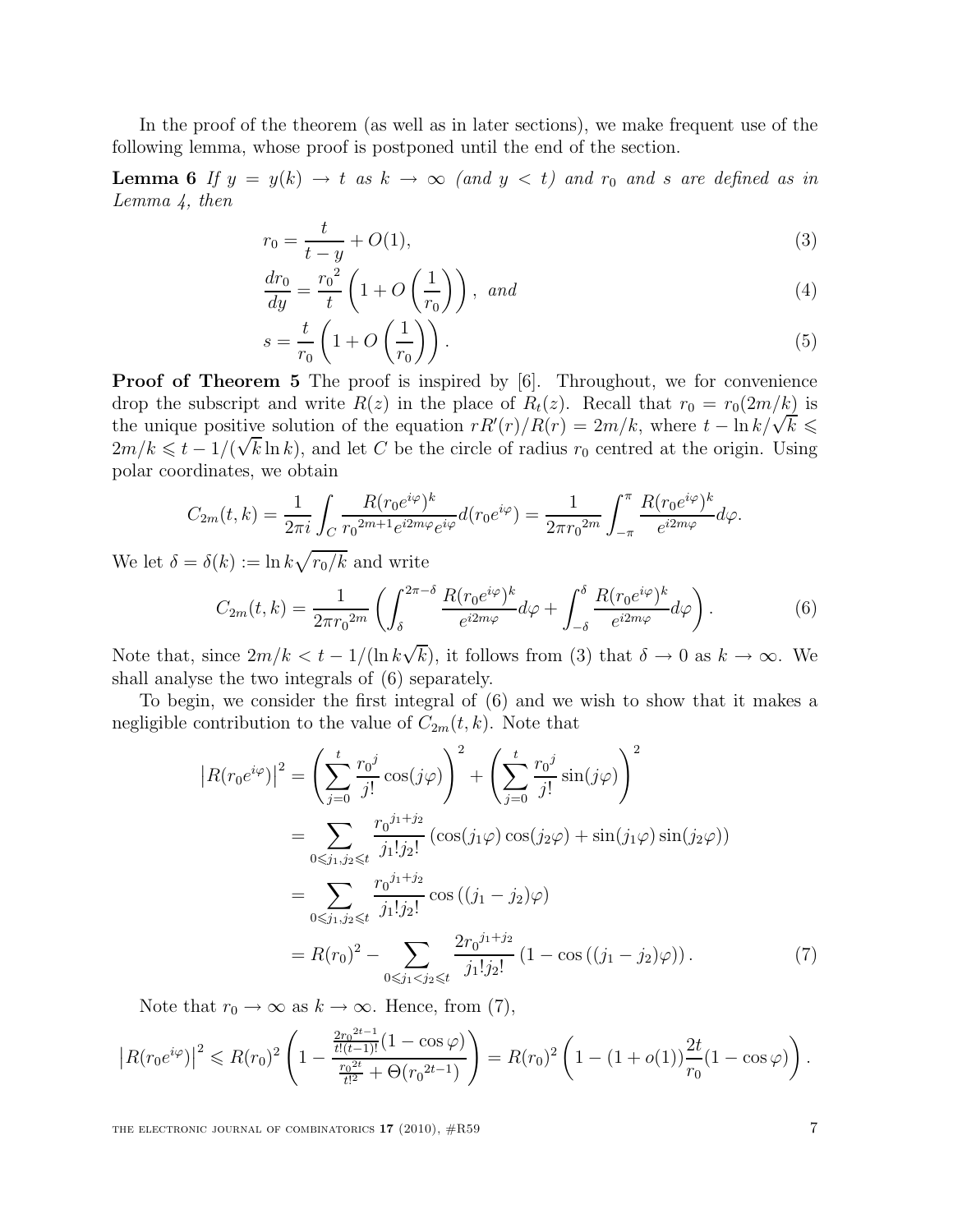It follows that for k large enough

$$
\left| \int_{\delta}^{2\pi - \delta} \frac{R(r_0 e^{i\varphi})^k}{e^{i2m\varphi}} d\varphi \right| \leq 2\pi R(r_0)^k \left( 1 - (1 + o(1)) \frac{2t}{r_0} (1 - \cos \delta) \right)^{k/2}
$$
  

$$
\leq 2\pi R(r_0)^k \exp\left( -\frac{tk}{2r_0} (1 - \cos \delta) \right)
$$
  

$$
= 2\pi R(r_0)^k \exp\left( -\frac{t}{2} \cdot \frac{k\delta^2}{r_0 \ln k} \cdot \frac{1 - \cos \delta}{\delta^2} \cdot \ln k \right).
$$
 (8)

Since  $\delta \to 0$ , we have that  $(1 - \cos \delta)/\delta^2 \to 1/2$ . By the choice of  $\delta$ , we also have that  $k\delta^2/(r_0 \ln k) \to \infty$  as  $k \to \infty$ , and it follows from Inequality (8) that

$$
\left| \int_{\delta}^{2\pi - \delta} \frac{R(r_0 e^{i\varphi})^k}{e^{i2m\varphi}} d\varphi \right| < R(r_0)^k / k,\tag{9}
$$

for large enough  $k$ .

In order to precisely estimate the second integral of (6), we consider the function  $f : \mathbb{R} \to \mathbb{C}$  given by

$$
f(\varphi) := R(r_0 e^{i\varphi}) \exp\left(-i\frac{2m}{k}\varphi\right) = \exp\left(-i\frac{2m}{k}\varphi\right) \left(\sum_{j=0}^t \frac{r_0^j}{j!} (\cos(j\varphi) + i\sin(j\varphi))\right).
$$

The importance of the function  $f$  is that

$$
\int_{-\delta}^{\delta} \frac{R(r_0 e^{i\varphi})^k}{e^{i2m\varphi}} d\varphi = \int_{-\delta}^{\delta} f(\varphi)^k d\varphi.
$$

We will show that the real part of  $f(\varphi)^k$  is well approximated by  $R(r_0)^k \exp(-sk\varphi^2/2)$ when  $|\varphi|$  is small — see (12) below. The imaginary part can be ignored as the integral approximates a real quantity.

To this end we will apply Taylor's Theorem, and in order to do this we shall need the first, second and third derivatives of f with respect to  $\varphi$ . First,

$$
f'(\varphi) = \exp\left(-i\frac{2m}{k}\varphi\right) \left(\sum_{j=0}^{t} \frac{r_0^j}{j!} \left(\frac{2m}{k} - j\right) (\sin(j\varphi) - i\cos(j\varphi))\right).
$$

Note that

$$
f'(0) = -i\left(\frac{2m}{k}\sum_{j=0}^{t}\frac{r_0^j}{j!} - \sum_{j=0}^{t}\frac{r_0^j}{j!}j\right) = -i\left(\frac{2m}{k}R(r_0) - r_0R'(r_0)\right) = 0
$$

by the choice of  $r_0$ . Next,

$$
f''(\varphi) = -i\frac{2m}{k}f'(\varphi) + \exp\left(-i\frac{2m}{k}\varphi\right)\left(\sum_{j=0}^t \frac{r_0^j}{j!}\left(\frac{2m}{k} - j\right)j(\cos(j\varphi) + i\sin(j\varphi))\right).
$$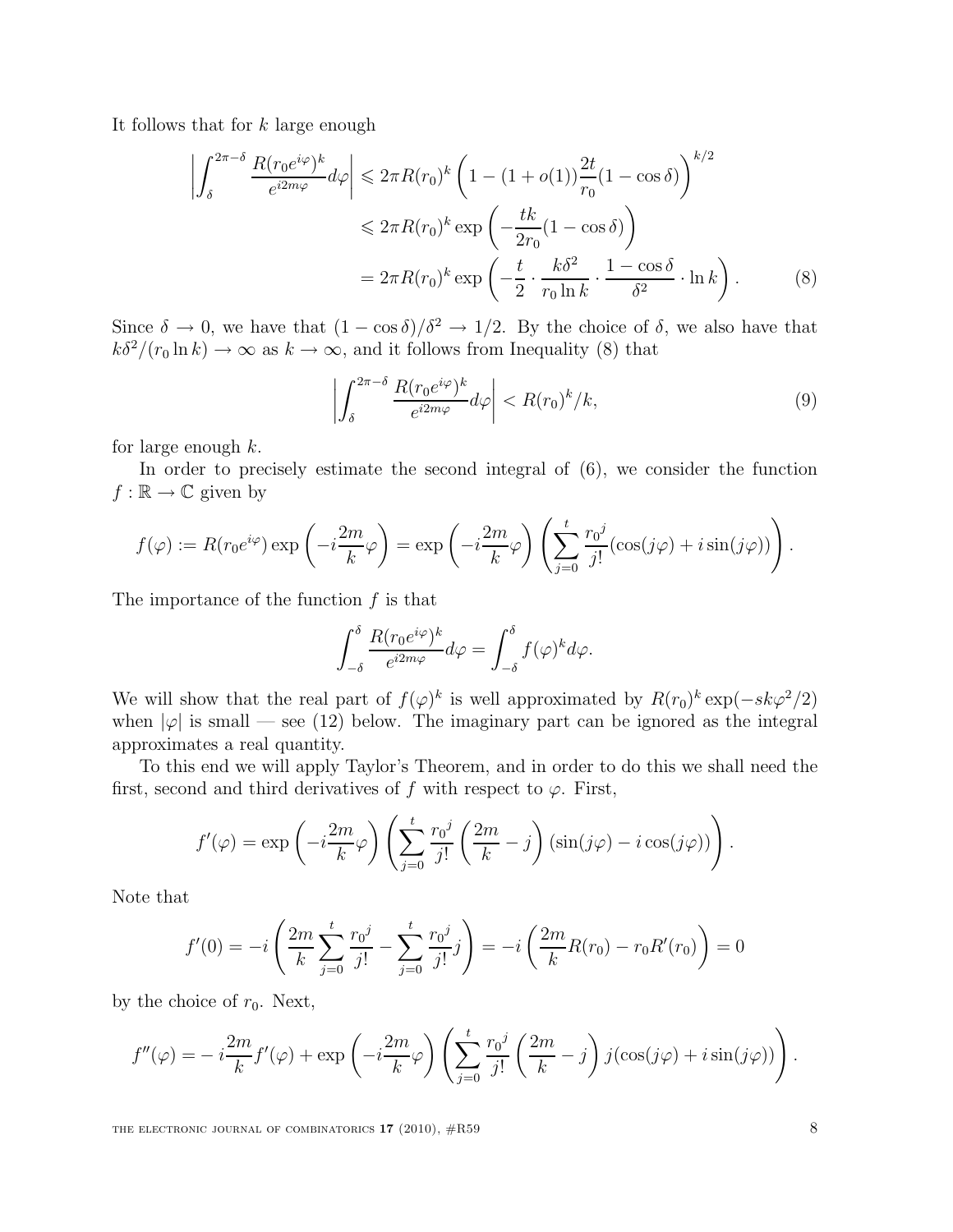Therefore,

$$
f''(0) = -i\frac{2m}{k}f'(0) + \sum_{j=0}^{t} \frac{r_0^j}{j!} \left(\frac{2m}{k} - j\right) j
$$
  
\n
$$
= \frac{2m}{k} \sum_{j=1}^{t} \frac{r_0^j}{j!} j - \sum_{j=1}^{t} \frac{r_0^j}{j!} j(j-1) - \sum_{j=1}^{t} \frac{r_0^j}{j!} j
$$
  
\n
$$
= \left(\frac{r_0 R'(r_0)}{R(r_0)}\right) r_0 R'(r_0) - r_0^2 R''(r_0) - r_0 R'(r_0)
$$
  
\n
$$
= -r_0 \left(\frac{-r_0 R'(r_0)^2}{R(r_0)} + r_0 R''(r_0) + R'(r_0)\right)
$$
  
\n
$$
= -R(r_0)r_0 \left(\frac{(r_0 R''(r_0) + R'(r_0))R(r_0) - r_0 R'(r_0)^2}{R(r_0)^2}\right)
$$
  
\n
$$
= -R(r_0)r_0 \frac{d}{dx} \frac{x R'(x)}{R(x)}\Big|_{x=r_0} = -R(r_0)s(2m/k).
$$
 (10)

Thus,  $f''(0) < 0$  by Lemma 4. Last, we have

$$
f'''(\varphi) = -i\frac{2m}{k}f''(\varphi) - i\frac{2m}{k}\exp\left(-i\frac{2m}{k}\varphi\right)\left(\sum_{j=0}^t \frac{r_0^j}{j!}\left(\frac{2m}{k} - j\right)j(\cos(j\varphi) + i\sin(j\varphi))\right) + \exp\left(-i\frac{2m}{k}\varphi\right)\left(\sum_{j=0}^t \frac{r_0^j}{j!}\left(\frac{2m}{k} - j\right)j^2(-\sin(j\varphi) + i\cos(j\varphi))\right).
$$

Since  $r_0 \to \infty$  as  $k \to \infty$ , there is a positive constant a such that  $a \leq r_0$ , for k sufficiently large. Clearly,  $f(0) = R(r_0) > a^t/t! > 0$ . The continuity of f on the compact set  $-\pi \leq \varphi \leq \pi$  implies that there is a positive constant  $\delta_0$  such that whenever  $|\varphi| \leq \delta_0$ we have  $Re(f(\varphi)) > 0$ . Since the first two derivatives of  $Im(f(\varphi))$  with respect to  $\varphi$ vanish when  $\varphi = 0$ , and also  $Im(f(0)) = 0$ , Taylor's Theorem implies that

$$
|Im(f(\varphi))| \leq \sup_{|\varphi| \leq \delta_0} |Im(f'''(\varphi))| \frac{\varphi^3}{6}
$$

if  $|\varphi| \leq \delta_0$ . Now, note that  $Re(f(\varphi))$  and  $Im(f'''(\varphi))$  can be considered as polynomials of degree t with respect to  $r_0$ . The leading term of  $Re(f(\varphi))$  is

$$
Re\left(\exp\left(-i\frac{2m}{k}\varphi\right)\left(\cos(t\varphi)+i\sin(t\varphi)\right)\right)\frac{r_0^t}{t!};
$$

thus,  $Re(f(\varphi)) = \Omega(r_0^t)$ . On the other hand, using the derivative computations above and simplifying, it follows that the leading term of  $Im(f'''(\varphi))$  is

$$
Im\left(\exp\left(-i\frac{2m}{k}\varphi\right)\left(\sin(t\varphi)+i\cos(t\varphi)\right)\right)\left(t-\frac{2m}{k}\right)^3\frac{r_0^t}{t!}.
$$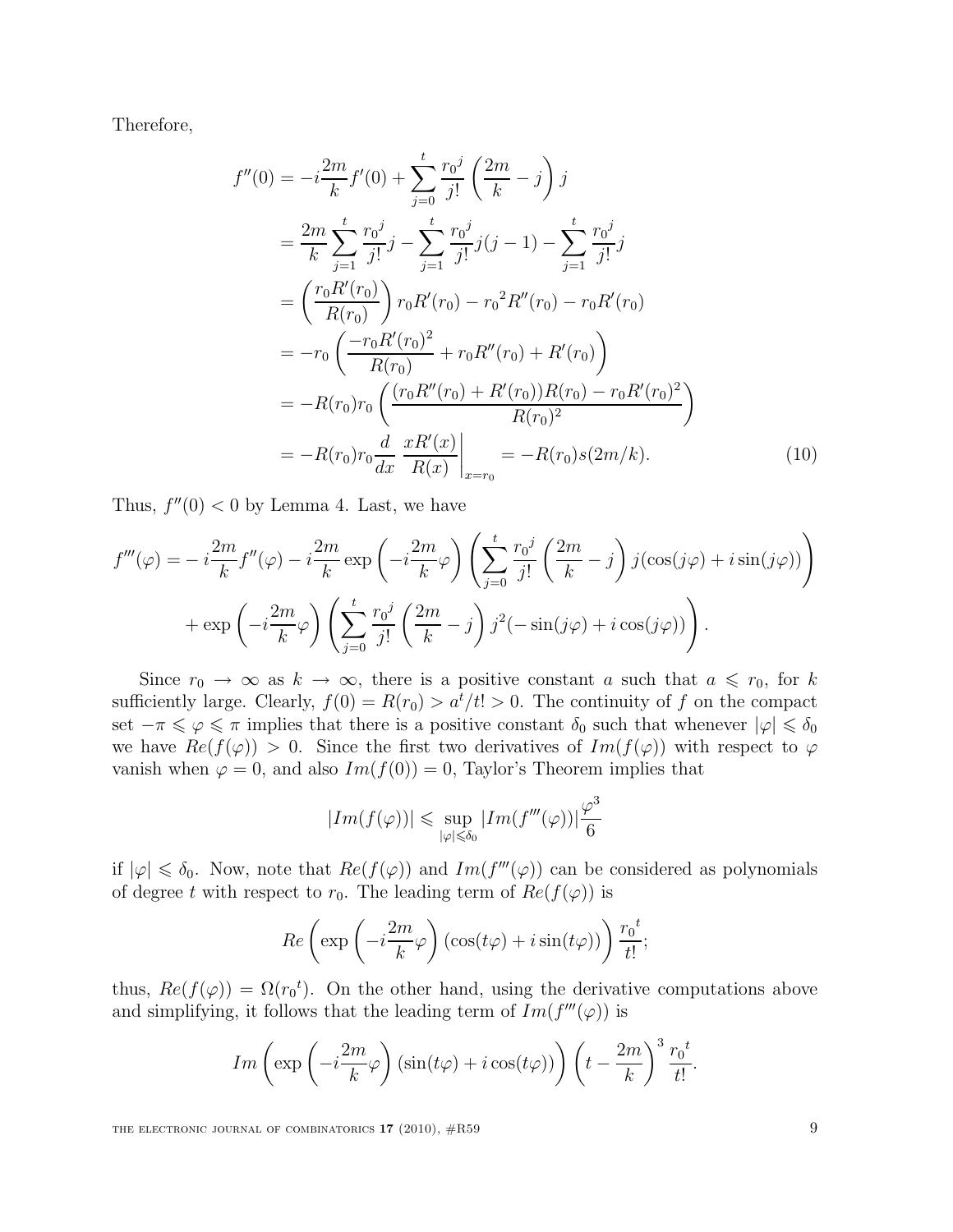By (3),  $t - 2m/k = (1 + o(1))t/r_0$  and thus  $Im(f'''(\varphi)) = O(r_0^{t-1})$ . So, there exists  $c_1 > 0$ such that for every  $\varphi$  with  $|\varphi| \leq \delta_0$ 

$$
\frac{\sup_{|\varphi| \le \delta_0} |Im(f'''(\varphi))|}{|Re(f(\varphi))|} < \frac{c_1}{r_0},
$$

and therefore

$$
\left|\frac{Im(f(\varphi))}{Re(f(\varphi))}\right| \leqslant \frac{c_1\varphi^3}{6r_0},
$$

for any  $\varphi$  with  $|\varphi| \leq \delta_0$ . On the other hand, we have (see pages 15–16 of [6] for the details)

$$
\left|\frac{Re(z^k)}{Re(z)^k} - 1\right| \leq \epsilon \left(k, \left|\frac{Im(z)}{Re(z)}\right|\right),\,
$$

with

$$
\epsilon(k, x) = (1 + x)^k - 1 - xk \le e^{xk} - 1
$$

(for  $x \ge 0$ ). Since  $\epsilon(k, x)$  increases in x for  $x \ge 0$ , we have

$$
1 - \epsilon \left( k, \frac{c_1 \delta^3}{6r_0} \right) \leqslant \frac{Re(f(\varphi))^k}{Re(f(\varphi))^k} \leqslant 1 + \epsilon \left( k, \frac{c_1 \delta^3}{6r_0} \right), \tag{11}
$$

whenever  $|\varphi| \leq \delta \leq \delta_0$ .

Next, we approximate the function  $\ln Re(f(\varphi))$ . First,

$$
\frac{d}{d\varphi}(\ln Re(f(\varphi)))\bigg|_{\varphi=0} = \frac{Re(f'(\varphi))}{Re(f(\varphi))}\bigg|_{\varphi=0} = 0.
$$

Second, we have

$$
\frac{d^2}{d\varphi^2}(\ln Re(f(\varphi))) = \frac{d}{d\varphi} \left( \frac{Re(f'(\varphi))}{Re(f(\varphi))} \right) = \frac{Re(f''(\varphi))Re(f(\varphi)) - Re(f'(\varphi))^2}{Re(f(\varphi))^2};
$$

therefore, by Equation (10),

$$
\frac{d^2}{d\varphi^2}(\ln Re(f(\varphi)))\Big|_{\varphi=0} = \frac{Re(f''(0))Re(f(0)) - Re(f'(0))^2}{Re(f(0))^2} = \frac{-R(r_0)s}{R(r_0)} = -s
$$

Now, the numerator of the third derivative with respect to  $\varphi$  is

$$
(Re(f''(\varphi))Re(f(\varphi)) - Re(f'(\varphi))^2)Re(f(\varphi))^2
$$
  
\n
$$
- 2Re(f(\varphi))(Re(f''(\varphi))Re(f(\varphi)) - Re(f'(\varphi))^2)
$$
  
\n
$$
= Re(f(\varphi))((Re(f''(\varphi))Re(f(\varphi)) - Re(f'(\varphi))^2)Re(f(\varphi))
$$
  
\n
$$
- 2(Re(f''(\varphi))Re(f(\varphi)) - Re(f'(\varphi))^2)).
$$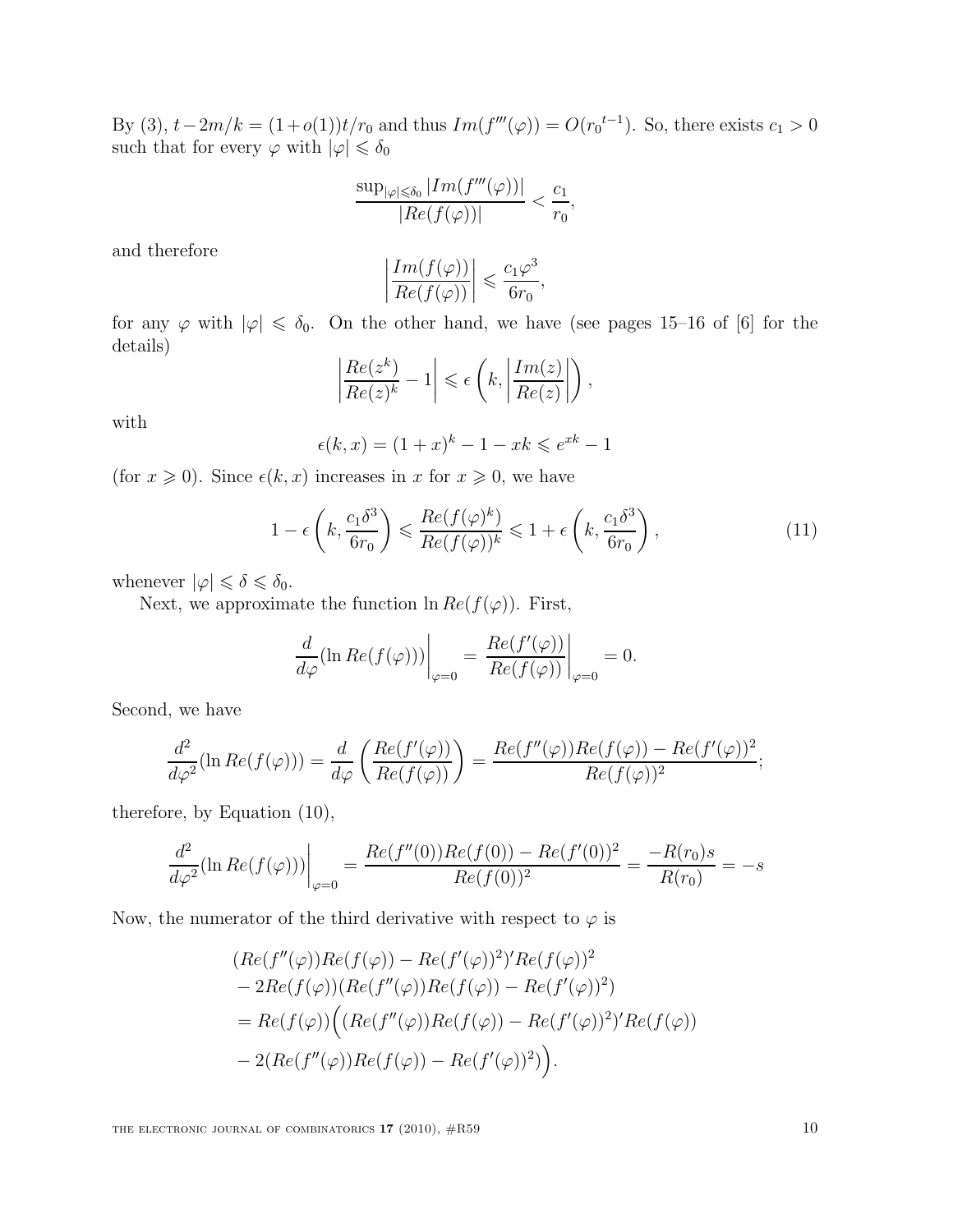Thus an elementary calculation gives that (for  $|\varphi| \leq \delta_0$ )

$$
\frac{d^3}{d\varphi^3}(\ln Re(f(\varphi)))
$$
  
= 
$$
\frac{Re(f'''(\varphi))Re(f(\varphi))^2 - 3Re(f''(\varphi))Re(f'(\varphi))Re(f(\varphi)) + 2Re(f'(\varphi))^3}{Re(f(\varphi))^3}.
$$

If, as we did earlier for  $Re(f(\varphi))$  and  $Im(f'''(\varphi))$ , we consider  $Re(f'(\varphi))$ ,  $Re(f''(\varphi))$  and  $Re(f'''(\varphi))$  as polynomials with respect to  $r_0$ , we can show that  $Re(f'(\varphi)) = O(r_0^{t-1}),$  $Re(f''(\varphi)) = O(r_0^{t-1})$  and  $Re(f'''(\varphi)) = O(r_0^{t-1})$ . It then follows that there exists  $c_2 > 0$ such that for every  $\varphi$  with  $|\varphi| \leq \delta_0$ 

$$
\left| \frac{d^3}{d\varphi^3} (\ln Re(f(\varphi))) \right| \leqslant \frac{c_2}{r_0}
$$

Therefore, Taylor's Theorem implies that for every  $\varphi$  with  $|\varphi| \leq \delta_0$  we have

$$
\left|\ln Re(f(\varphi)) - \left(\ln R(r_0) - \frac{s\varphi^2}{2}\right)\right| \leqslant \frac{c_2\varphi^3}{6r_0}.
$$

It follows that

$$
\exp\left(-\frac{c_2k\delta^3}{6r_0}\right) \leqslant \frac{Re(f(\varphi))^k}{R(r_0)^k \exp(-sk\varphi^2/2)} \leqslant \exp\left(\frac{c_2k\delta^3}{6r_0}\right).
$$

The condition that  $2m/k < t - 1/(\ln k\sqrt{k})$  and (3) together imply that  $r_0 < t \ln k\sqrt{k}$  +  $O(1)$ . Therefore,  $k\delta^3/r_0 = \sqrt{r_0/k} \ln^3 k \to 0$  as  $k \to \infty$ , and we have

$$
\exp\left(\frac{c_2k\delta^3}{6r_0}\right) = 1 + o(1) \text{ and } \epsilon\left(k, \frac{c_1\delta^3}{6r_0}\right) \le \exp\left(\frac{c_1k\delta^3}{6r_0}\right) - 1 = o(1),
$$

proving that

$$
Re(f(\varphi)^k) = R(r_0)^k \exp(-sk\varphi^2/2)(1+o(1))
$$
\n(12)

.

uniformly for  $|\varphi| \le \delta$ . From (6), (9) and (12), we obtain

$$
2\pi r_0^{2m} C_{2m}(t,k) = R(r_0)^k \left( \int_{-\delta}^{\delta} \exp(-sk\varphi^2/2) d\varphi + o(1) \right). \tag{13}
$$

Using a change of variables  $\psi = \sqrt{sk}\varphi$ , observe that

$$
\int_{-\delta}^{\delta} \exp\left(-\frac{sk\varphi^2}{2}\right) d\varphi = \frac{1}{\sqrt{sk}} \int_{-\delta\sqrt{sk}}^{\delta\sqrt{sk}} \exp\left(-\frac{\psi^2}{2}\right) d\psi = \sqrt{\frac{2\pi}{sk}} (1 + o(1)),
$$

as  $k \to \infty$  since  $\delta \sqrt{sk} \sim \sqrt{t} \ln k \to \infty$ . Thus, Equation (13) becomes

$$
2\pi {r_0}^{2m}C_{2m}(t,k) = \sqrt{\frac{2\pi}{ks}}R(r_0)^k(1+o(1))
$$

and the result follows.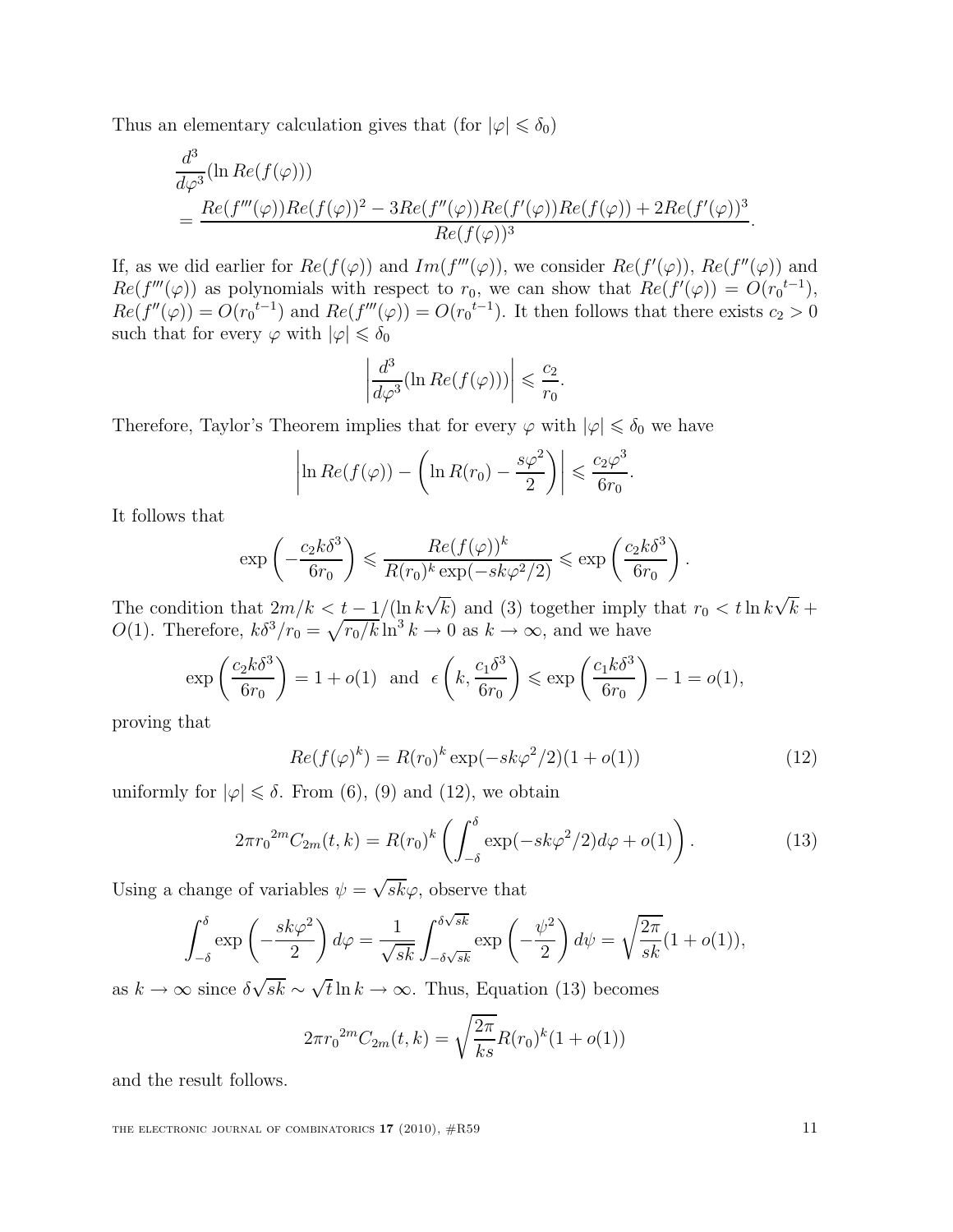## 2.1 Proof of Lemma 6

**Proof of Equation** (3) First, note that  $r_0 = r_0(y) \rightarrow \infty$  as  $k \rightarrow \infty$  by Lemma 4. So

$$
r_0 R'(r_0) = \frac{r_0^t}{(t-1)!} \left( 1 + \frac{t-1}{r_0} + O\left(\frac{1}{r_0^2}\right) \right),
$$
  

$$
R(r_0) = \frac{r_0^t}{t!} \left( 1 + \frac{t}{r_0} + O\left(\frac{1}{r_0^2}\right) \right).
$$

Thus,

$$
\frac{r_0 R'(r_0)}{R(r_0)} = t \frac{1 + \frac{t-1}{r_0} + O\left(\frac{1}{r_0^2}\right)}{1 + \frac{t}{r_0} + O\left(\frac{1}{r_0^2}\right)} = t \left(1 + \frac{t-1}{r_0} + O\left(\frac{1}{r_0^2}\right)\right) \left(1 - \frac{t}{r_0} + O\left(\frac{1}{r_0^2}\right)\right)
$$

$$
= t \left(1 - \frac{t}{r_0} + \frac{t-1}{r_0} + O\left(\frac{1}{r_0^2}\right)\right) = t \left(1 - \frac{1}{r_0} + O\left(\frac{1}{r_0^2}\right)\right). \tag{14}
$$

Since  $r_0 R'(r_0)/R(r_0) = y = t(1 - (t - y)/t)$ , we obtain

$$
1 - \frac{t - y}{t} = 1 - \frac{1}{r_0} + O\left(\frac{1}{r_0^2}\right)
$$
 (15)

which can be rewritten as

$$
r_0 = \frac{t}{t-y} \left( 1 + O\left(\frac{1}{r_0}\right) \right),\,
$$

and this implies the desired expression.

Proof of Equation (4) A more careful treatment of the computations for the proof of (3) shows that the  $O(1/r_0^2)$  error term in (15) may instead be written  $\eta(1/r_0)/r_0^2$  where  $\eta$  is a power series with positive radius of convergence. In particular, as  $r_0R'(r_0)$  and  $R(r_0)$  are polynomial functions of  $r_0$ , (14) yields, for some power series  $\eta_1$ ,  $\eta_2$  and  $\hat{\eta}_2$  with positive radius of convergence, that

$$
\frac{y}{t} = \frac{r_0 R'(r_0)}{t R(r_0)} = \frac{1 + \frac{t - 1}{r_0} + \frac{\eta_1(1/r_0)}{r_0^2}}{1 + \frac{t}{r_0} + \frac{\eta_2(1/r_0)}{r_0^2}} = \left(1 + \frac{t - 1}{r_0} + \frac{\eta_1(1/r_0)}{r_0^2}\right) \left(1 - \frac{t}{r_0} + \frac{\hat{\eta}_2(1/r_0)}{r_0^2}\right)
$$

$$
= 1 - \frac{1}{r_0} + \eta \left(\frac{1}{r_0}\right) \frac{1}{r_0^2}.
$$

Then, by differentiating both sides of this expression with respect to  $y$ , we obtain

$$
\frac{1}{t} = \frac{d}{dr_0} \left( 1 - \frac{1}{r_0} + \eta \left( \frac{1}{r_0} \right) \frac{1}{r_0^2} \right) \frac{dr_0}{dy}.
$$

We have that

$$
\frac{d}{dr_0} \left( 1 - \frac{1}{r_0} + \eta \left( \frac{1}{r_0} \right) \frac{1}{r_0^2} \right) = \frac{1}{r_0^2} - \eta \left( \frac{1}{r_0} \right) \frac{2}{r_0^3} - \eta' \left( \frac{1}{r_0} \right) \frac{1}{r_0^4} = \frac{1}{r_0^2} + O\left( \frac{1}{r_0^3} \right)
$$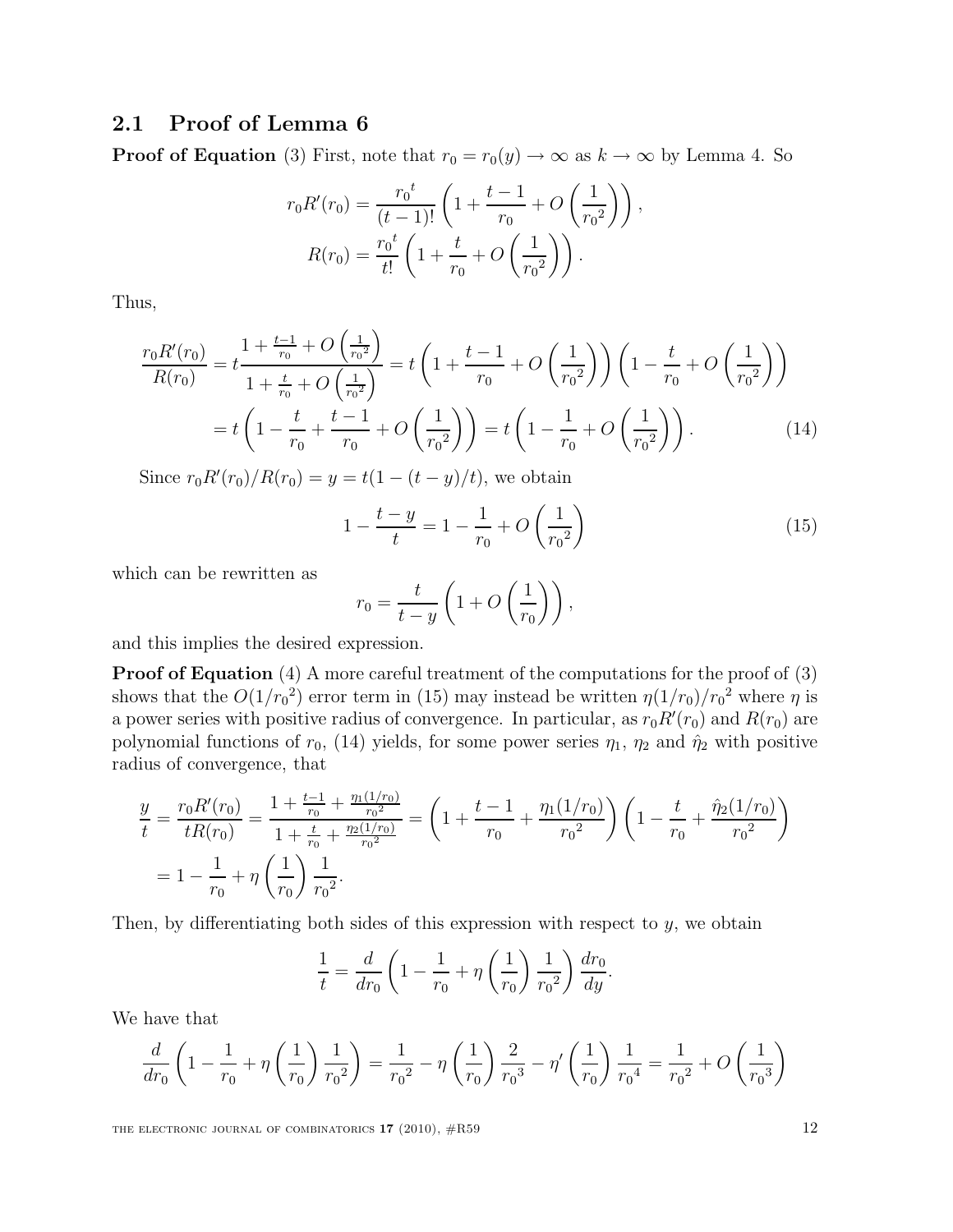and (4) immediately follows.

**Proof of Equation** (5) By the definition of  $r_0$ , it follows from the chain rule that

$$
1 = \frac{d}{dy} \frac{r_0 R'(r_0)}{R(r_0)} = \frac{d}{dr_0} \frac{r_0 R'(r_0)}{R(r_0)} \frac{dr_0}{dy}.
$$

Thus,

$$
\left. \frac{d}{dx} \frac{xR'(x)}{R(x)} \right|_{x=r_0(y)} = \left( \frac{dr_0(y')}{dy'} \bigg|_{y'=y} \right)^{-1},
$$

implying that

$$
s(y) = r_0(y) \left( \frac{dr_0(y')}{dy'} \bigg|_{y'=y} \right)^{-1} \stackrel{(4)}{=} \frac{t}{r_0(y)} \left( 1 + O\left(\frac{1}{r_0(y)}\right) \right)
$$

as required.

# 3 The expected number of  $t$ -stable sets of order  $k$ proof of Theorem 2

In this section, we give an asymptotic expression for the expected number of  $t$ -stable subsets of  $V_n$  of order k in  $G_{n,p}$ , proving Theorem 2. In light of (2), we will consider k such that  $k = k(n) = O(\ln n)$  and  $k \to \infty$  as  $n \to \infty$ . Towards the end of the section, we will specify  $k$  and derive the upper bound of Theorem 1 by a first moment argument.

Let A be a subset of  $V_n$  that has order k. If  $\alpha_t^{(k)}$  $t^{(k)}(G_{n,p})$  denotes the number of subsets of  $V_n$  of order k that are t-stable, then

$$
\mathbb{E}(\alpha_t^{(k)}(G_{n,p})) = \binom{n}{k} \mathbb{P}(A \in S_t).
$$

Partitioning according to the number of edges that A induces, we have

$$
\mathbb{P}(A \in S_t) = \sum_{m=0}^{\lfloor tk/2 \rfloor} \mathbb{P}(A \in S_t, \ e(A) = m).
$$
 (16)

By the definition of  $C_{2m}(t, k)$  (given at the beginning of Section 2), it follows that

$$
\mathbb{P}(A \in S_t, e(A) = m) \leqslant p^m (1 - p)^{\binom{k}{2} - m} C_{2m}(t, k) \frac{(2m)!}{m! 2^m} =: f(m). \tag{17}
$$

First, we find the value of m for which the expression  $f(m)$  on the right-hand side of (17) is maximised. If  $m^*$  is such that  $f(m^*) = \max\{f(m) : 0 \leq 2m \leq tk\}$ , it turns out that the following holds.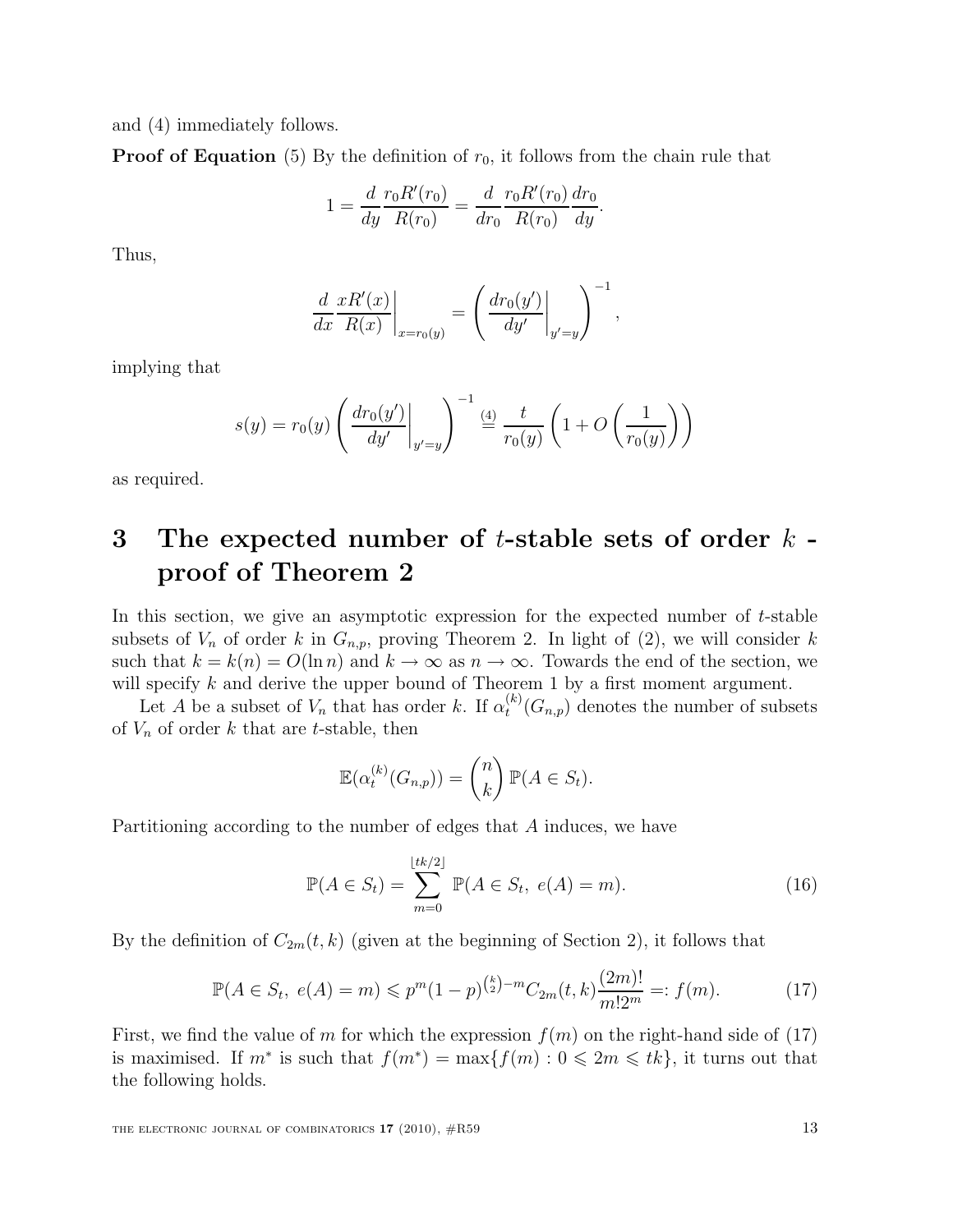Lemma 7  $2m^* = tk - \sqrt{\frac{tk}{bp}} + o(\sqrt{k}).$ **Proof** Let  $\lambda_m = \lambda_m(t, k) = f(m+1)/f(m)$ . Thus,  $\lambda_m =$ p  $1-p$  $C_{2m+2}(t, k)$  $C_{2m}(t, k)$ 1 2  $(2m+2)(2m+1)$  $m+1$ = p  $1-p$  $C_{2m+2}(t, k)$  $C_{2m}(t, k)$  $(2m + 1).$ 

We will estimate  $\lambda_m$  for all m with  $0 \leq 2m \leq tk$  and treat three separate cases:

- (A)  $2m < tk \sqrt{k} \ln k;$
- (B)  $2m > tk \sqrt{k}/\ln k$ ; and
- (C)  $tk \sqrt{k} \ln k \leq 2m \leq tk \sqrt{k} / \ln k$ .

We will use Theorem 5 in Case (C), as we will determine those values m for which  $\lambda_m \approx 1$ within that range. In the other cases we will use a cruder argument, which is nonetheless sufficient for our purposes.

### Case (A)

We will show that  $\lambda_m > 1$  for any such m. We set  $S_{2m}(t, k) = (2m)! C_{2m}(t, k)$ . Note that this is equal to the number of ways of allocating  $2m$  labelled balls into k bins so that each bin does not receive more than  $t$  balls — we also denote the set of such allocations by  $\mathcal{S}_{2m}(t,k)$ . We have

$$
\frac{C_{2(m+1)}(t,k)}{C_{2m}(t,k)} = \frac{S_{2(m+1)}(t,k)}{S_{2m}(t,k)} \frac{1}{(2m+2)(2m+1)}.\tag{18}
$$

We will obtain a lower bound on the left-hand side, by first obtaining a lower bound on the ratio  $S_{2(m+1)}(t, k)/S_{2m}(t, k)$ . Let us consider  $2m + 2$  distinct balls which we label  $1, \ldots, 2m+1, 2m+2$ . We construct an auxiliary bipartite graph whose parts are  $\mathcal{S}_{2m}(t, k)$ and  $S_{2m+2}(t, k)$ . If  $c \in S_{2m}(t, k)$  and  $c' \in S_{2m+2}(t, k)$ , then  $(c, c')$  forms an edge in the auxiliary graph if c' restricted to balls  $1, \ldots, 2m$  is c. So any  $c' \in \mathcal{S}_{2m+2}(t, k)$  is adjacent to exactly one configuration  $c \in \mathcal{S}_{2m}(t, k)$ , that is, its degree in the auxiliary graph is equal to 1. Also, if  $e(c)$  is the number of non-full bins in a configuration  $c \in \mathcal{S}_{2m}(t, k)$ , then c has at least  $e(c)(e(c) - 1)$  neighbours in  $\mathcal{S}_{2m+2}(t, k)$ . This is the case since there are at least  $e(c)(e(c)-1)$  ways of allocating balls  $2m+1$  and  $2m+2$  into the non-full bins of c, therefore giving a lower bound on the number of configurations in  $\mathcal{S}_{2m+2}(t, k)$  whose restriction on the first 2m balls is c. But  $2m < tk - \sqrt{k} \ln k$  and therefore  $e(c) \ge \sqrt{k} (\ln k)/t$ . These observations imply that for k large enough

$$
S_{2m+2}(t,k) \geq \frac{k \ln^2 k}{2t^2} S_{2m}(t,k),
$$

and therefore

$$
\frac{C_{2(m+1)}(t,k)}{C_{2m}(t,k)} = \frac{S_{2(m+1)}(t,k)}{S_{2m}(t,k)} \frac{1}{(2m+2)(2m+1)} \ge \frac{k \ln^2 k}{2(2m+2)(2m+1)} = \Omega\left(\frac{\ln^2 k}{m}\right).
$$
  
So  $\lambda_m = \Omega(\ln^2 k) > 1$  in Case (A).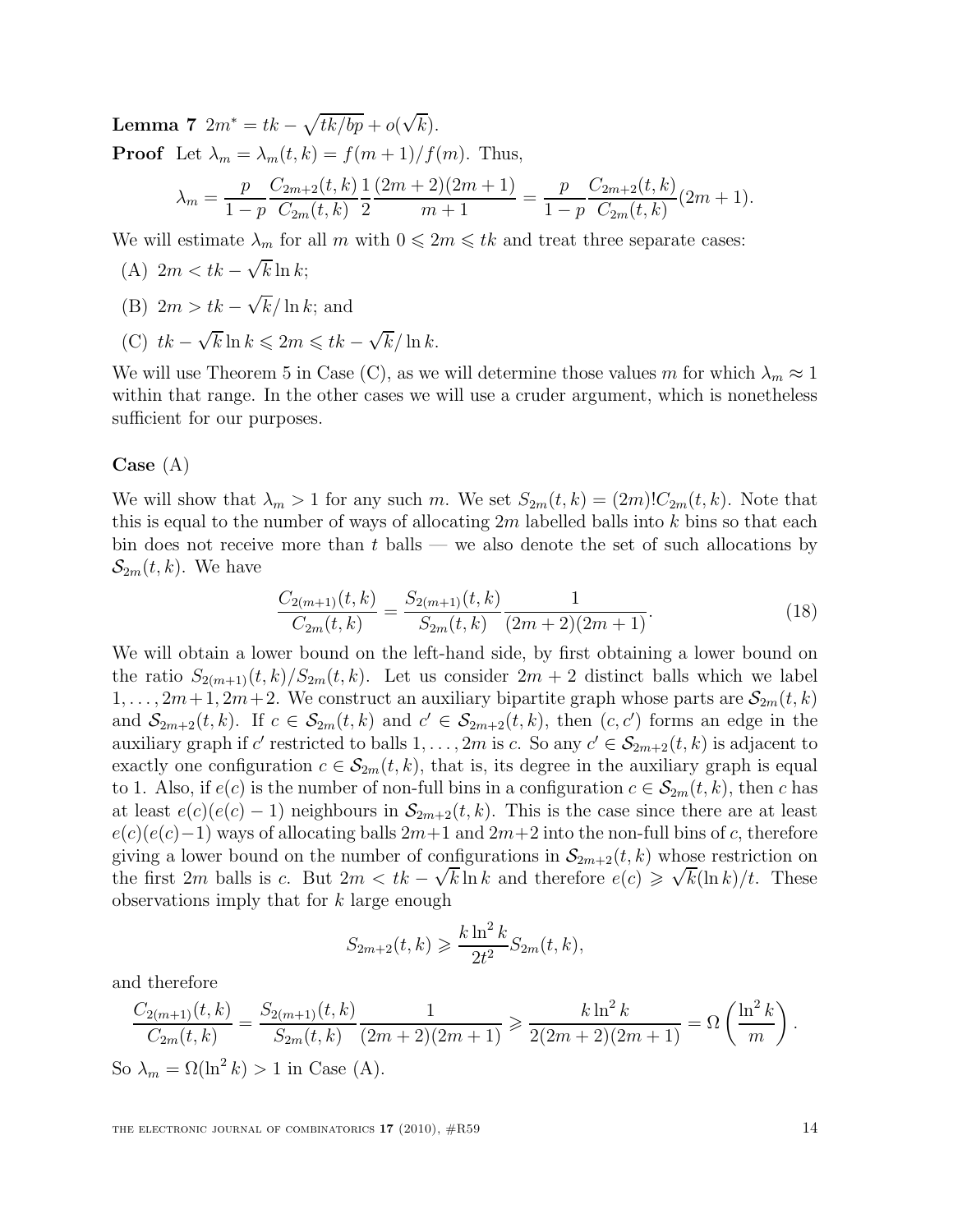Case (B)

We treat this case similarly. We consider an auxiliary bipartite graph as above. Let c  $\in \mathcal{S}_{2m}(t,k)$  be a configuration of balls 1, ..., 2m. Since there are at most  $\sqrt{k}/\ln k$ places available in the non-full bins, there are at most  $k/\ln^2 k$  ways of allocating balls  $2m + 1$  and  $2m + 2$  into the non-full bins of c. In other words, the degree of any vertex in  $S_{2m}(t, k)$  is at most  $k/\ln^2 k$ . Also, as above, the degree of any vertex/configuration  $c' \in \mathcal{S}_{2m+2}(t, k)$  is equal to one. Therefore,

$$
\frac{S_{2m+2}(t,k)}{S_{2m}(t,k)} \leqslant \frac{k}{\ln^2 k}.
$$

Substituting this into (18), we obtain

$$
\frac{C_{2(m+1)}(t,k)}{C_{2m}(t,k)} \leqslant \frac{k}{\ln^2 k} \frac{1}{(2m+2)(2m+1)}.
$$

Therefore, in Case (B) we have

$$
\lambda_m = O\left(\frac{k}{m \ln^2 k}\right) = O\left(\frac{1}{\ln^2 k}\right) = o(1).
$$

### Case (C)

In this range, we need more accurate estimates, as we will identify those m for which  $\lambda_m$  is approximately equal to 1. We appeal to Theorem 5 for asymptotic estimates of  $C_{2m}(t, k)$ and  $C_{2m+2}(t, k)$  and write  $\lambda_m = (1 + o(1))\tilde{\lambda}_m$  where

$$
\tilde{\lambda}_m = \frac{p}{1-p} \left( \frac{s(2m/k)}{s(2(m+1)/k)} \right)^{1/2} \left( \frac{R(r_0(2(m+1)/k))}{R(r_0(2m/k))} \right)^k \frac{r_0(2m/k)^{2m}}{r_0(2(m+1)/k)^{2m+2}} (2m+1).
$$
\n(19)

Writing  $2m = tk - xk$ , we have  $x = o(1)$ . So, by (3) and (4), uniformly for every  $z \in [t-x, t-x+2/k]$ , we have

$$
\frac{dr_0}{dy}\bigg|_{y=z} = \frac{t}{x^2}(1+o(1));
$$

thus, the Mean Value Theorem yields

$$
r_0(2(m+1)/k) = r_0(2m/k) + \frac{2t}{x^2k}(1+o(1)) \stackrel{(3)}{=} r_0(2m/k)\left(1+\frac{2}{xk}(1+o(1))\right). \tag{20}
$$

So, since  $xk \to \infty$  as  $k \to \infty$ , Equation (20) and (5) yield

$$
\left(\frac{s(2m/k)}{s(2(m+1)/k)}\right)^{1/2} = 1 + o(1). \tag{21}
$$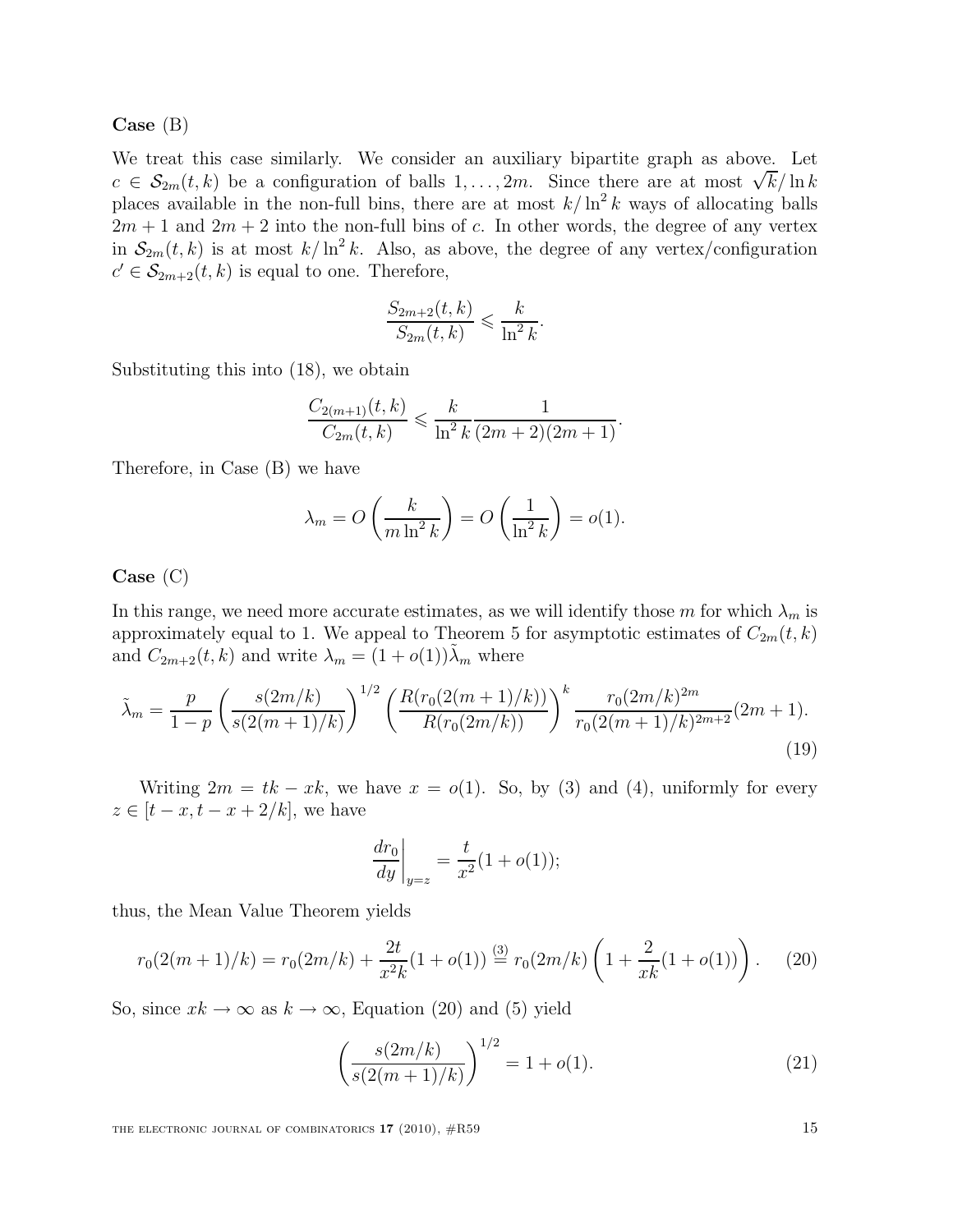To estimate the third ratio of (19), we write  $r_0(2(m+1)/k) = r_0(2m/k)(1 + \eta)$  where  $\eta = (2/ x k)(1 + o(1))$  by (20). We also write

$$
R(r_0(2(m+1)/k) = \frac{r_0^t(2(m+1)/k)}{t!} \sum_{t=0}^t \frac{t!}{(t-\ell)!} \frac{1}{r_0^{\ell}(2(m+1)/k)}
$$

.

Note that

$$
\sum_{t=0}^{t} \frac{t!}{(t-\ell)!} \frac{1}{r_0 \ell(2(m+1)/k)} = \sum_{t=0}^{t} \frac{t!}{(t-\ell)!} \frac{(1+\eta)^{-\ell}}{r_0 \ell(2m/k)} = \sum_{t=0}^{t} \frac{t!}{(t-\ell)!} \frac{1 - \ell \eta (1+O(\eta))}{r_0 \ell(2m/k)}
$$

$$
= 1 + \frac{t}{r_0(2m/k)} (1-\eta) + \frac{t(t-1)}{r_0^2(2m/k)} + O\left(\frac{\eta^2}{r_0(2m/k)} + \frac{\eta}{r_0^2(2m/k)} + \frac{1}{r_0^3(2m/k)}\right).
$$

Since this last big-O term is  $o(1/k)$ , it follows that

$$
\frac{R(r_0(2(m+1)/k)}{r_0(2(m+1)/k)^t} = \frac{1}{t!} \left( 1 + \frac{t}{r_0(2m/k)} (1-\eta) + \frac{t(t-1)}{r_0^2(2m/k)} + o(1/k) \right)
$$

and similar calculations show that

$$
\frac{R(r_0(2m/k)}{r_0(2m/k)^t} = \frac{1}{t!} \left( 1 + \frac{t}{r_0(2m/k)} + \frac{t(t-1)}{r_0^2(2m/k)} + o(1/k) \right).
$$

So the third ratio in (19) becomes

$$
\left(\frac{R(r_0(2(m+1)/k))}{R(r_0(2m/k))}\right)^k = \left(\frac{r_0(2(m+1)/k)}{r_0(2m/k)}\right)^{tk} \left(1 - \frac{t\eta}{r_0(2m/k)} + o(1/k)\right)^k
$$

$$
= \left(\frac{r_0(2(m+1)/k)}{r_0(2m/k)}\right)^{tk} e^{-2}(1+o(1)) \tag{22}
$$

where the last equality holds by the fact that

$$
\frac{t\eta k}{r_0(2m/k)} = \frac{t(2/xk)k}{t/x}(1+o(1)) = 2(1+o(1)).
$$

Since  $xk \to \infty$ , we have by (20) and (3) that  $r_0(2(m + 1)/k) = r_0(2m/k)(1 + o(1)) =$  $(1+o(1))t/x$ . So using (20) and (22) we can write the product of the third and the fourth terms in (19) as follows:

$$
\left(\frac{R(r_0(2(m+1)/k))}{R(r_0(2m/k))}\right)^k \frac{r_0^{2m}(2m/k)}{r_0^{2m+2}(2(m+1)/k)} \n= e^{-2} \left(\frac{r_0(2(m+1)/k)}{r_0(2m/k)}\right)^{tk-2m} \frac{1+o(1)}{r_0^2(2(m+1)/k)} \n= e^{-2} \left(1 + \frac{2}{xk}(1+o(1))\right)^{xk} \frac{x^2}{t^2}(1+o(1)) \xrightarrow{xk \to \infty} \frac{x^2}{t^2}(1+o(1)).
$$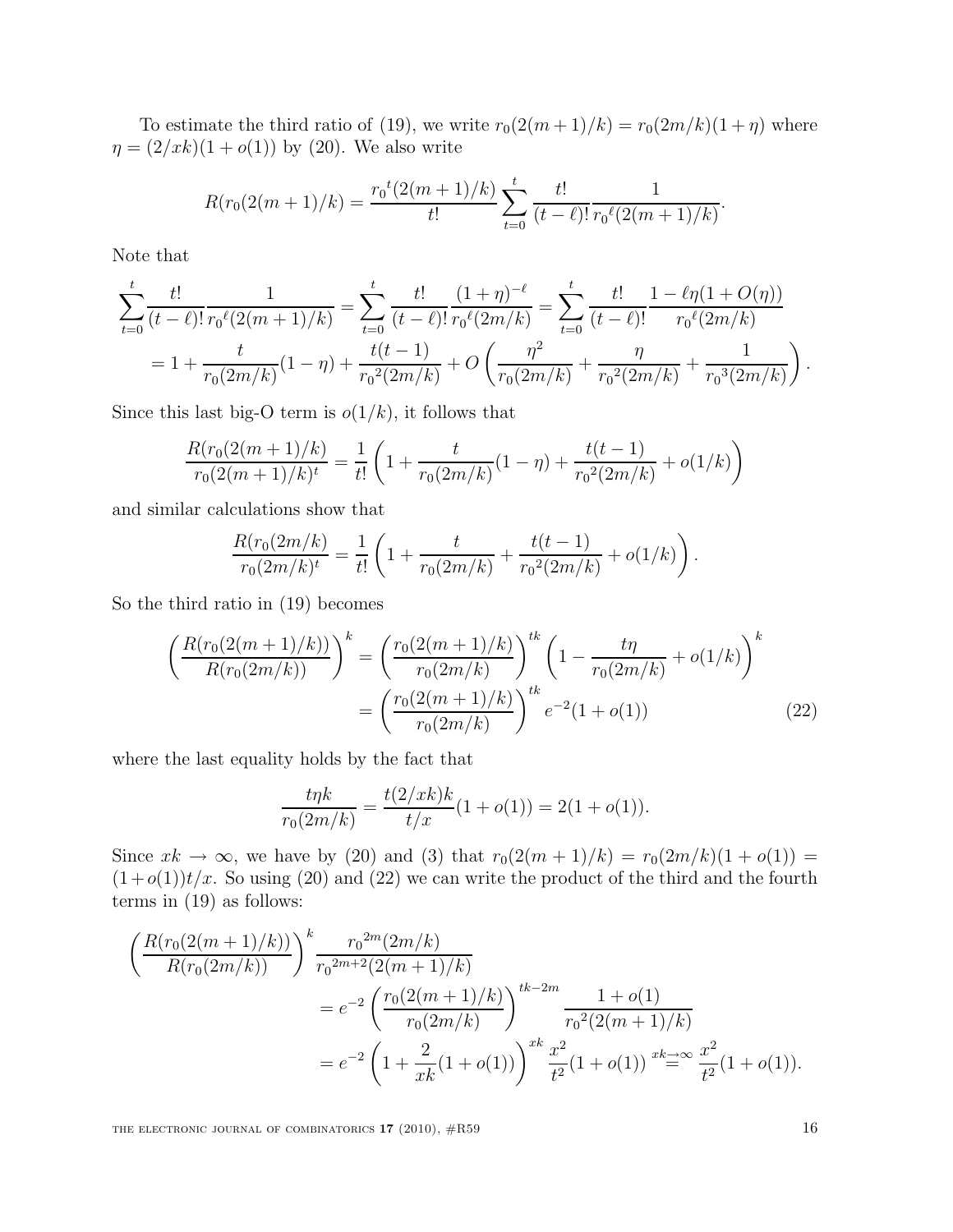If  $x \geq \omega(k)/\sqrt{k}$ , where  $\omega(k) \to \infty$ , then substituting this last equation and (21) into (19) and recalling that  $\lambda_m = (1 + o(1))\tilde{\lambda}_m$ , we obtain

$$
\lambda_m = \Omega(1) \frac{x^2}{t^2} (2m+1) = \Omega\left(\frac{\omega(k)^2 m}{k}\right) = \Omega(\omega(k)^2) \to \infty.
$$

If  $x \leq 1/(\omega(k)\sqrt{k})$ , then these substitutions yield

$$
\lambda_m = O(1) \frac{x^2}{t^2} (2m + 1) = O\left(\frac{m}{\omega(k)^2 k}\right) = O\left(\frac{1}{\omega(k)^2}\right) = o(1).
$$

Assume now that  $x = \alpha/\sqrt{k}$ , for some  $\alpha = \Theta(1)$ . In this case,

$$
\lambda_m = \frac{p}{1-p} \frac{\alpha^2}{t^2 k} (tk - xk + 1)(1 + o(1)) = \frac{p}{1-p} \frac{\alpha^2}{t} (1 + o(1)) \stackrel{b=1/(1-p)}{=} \frac{bp\alpha^2}{t} (1 + o(1)).
$$

Thus for any fixed  $\alpha' < \sqrt{t/bp} < \alpha''$  and for k large enough we have  $tk - \alpha''\sqrt{k} \leq 2m^* \leq$  $tk - \alpha' \sqrt{k}$ . Putting all these different cases together, we deduce that, if  $m^*$  is such that  $f(m^*)$  is maximised over the set  $0 \leq 2m \leq tk$ , then  $2m^* = tk - \sqrt{tk/bp} + o(\sqrt{k})$ . This concludes the proof of Lemma 7.

Before we proceed to the proof of Theorem 2, let us use Lemma 7 to compute a precise asymptotic expression for  $f(m^*)$ . Recall that  $b = 1/(1-p)$  and observe that

$$
p^{m^*}(1-p)^{\binom{k}{2}-m^*} = b^{-\binom{k}{2}}(bp)^{tk/2-\sqrt{tk/bp}+o(\sqrt{k})} = b^{-\binom{k}{2}}(bp)^{tk/2}\left(1+O\left(\frac{1}{\sqrt{k}}\right)\right)^k. \tag{23}
$$

For the second part of the expression for  $f(m^*)$ , note that, by Theorem 5,

$$
C_{2m^*}(t,k) = \frac{1}{\sqrt{2\pi s(2m^*/k)}} \frac{R(r_0(2m^*/k))^k}{r_0(2m^*/k)^{2m^*}} (1+o(1)).
$$
\n(24)

By  $(3)$ , we have

$$
r_0(2m^*/k) = \sqrt{tbpk} + o(\sqrt{k}).
$$

Thus, by (5),  $s(2m^*/k) = \Theta(1/\sqrt{k})$ . Now, it follows that

$$
R(r_0(2m^*/k)) = \frac{r_0^t(2m^*/k)}{t!} \sum_{\ell=0}^t \frac{t!}{(t-\ell)!} \frac{1}{r_0^{\ell}(2m^*/k)}
$$
  
= 
$$
\frac{r_0^t(2m^*/k)}{t!} \left(1 + \frac{t}{r_0(2m^*/k)} + O\left(\frac{1}{r_0^2(2m^*/k)}\right)\right)
$$
  
= 
$$
\frac{r_0^t(2m^*/k)}{t!} \left(1 + \sqrt{\frac{t}{bpk}} + o\left(\frac{1}{\sqrt{k}}\right)\right);
$$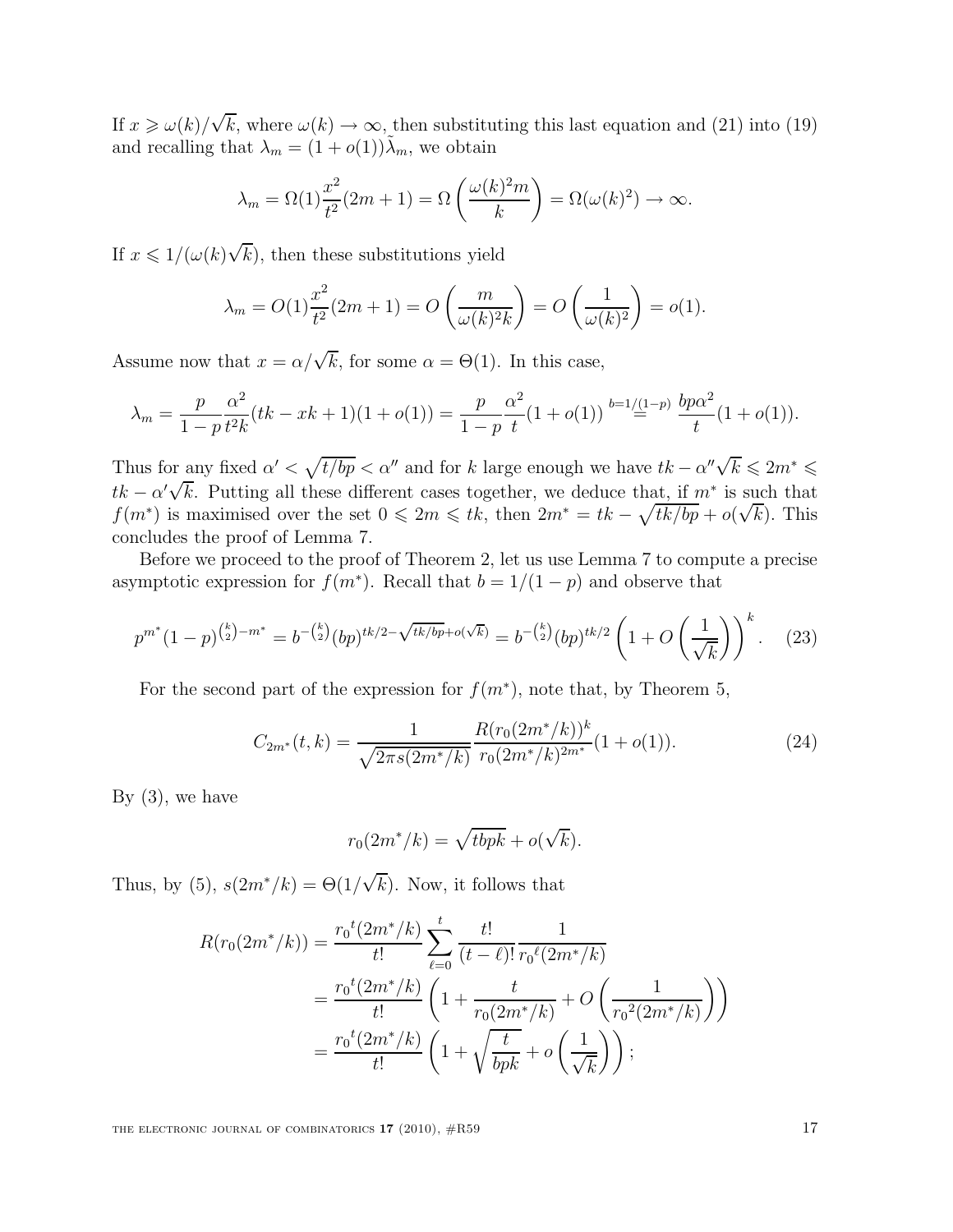therefore,

$$
R(r_0(2m^*/k))^k = \frac{(r_0(2m/k))^{tk}}{t!^k} e^{\sqrt{tk/bp} + o(\sqrt{k})}.
$$

Substituting this into (24), we obtain

$$
C_{2m^*}(t,k) = \Theta(k^{1/4}) \frac{(r_0(2m^*/k))^{tk-2m^*}}{t!^k} e^{\sqrt{tk/bp} + o(\sqrt{k})}
$$
  
=  $\Theta(k^{1/4}) \left(\sqrt{tbpk} + o(\sqrt{k})\right)^{\sqrt{tk/bp} + o(\sqrt{k})} e^{\sqrt{tk/bp} + o(\sqrt{k})} \frac{1}{t!^k}$   
=  $\frac{1}{t!^k} \left(1 + O\left(\frac{\ln k}{\sqrt{k}}\right)\right)^k$ . (25)

For the last part of the expression for  $f(m^*)$ , we apply Stirling's formula to obtain

$$
\frac{(2m^*)!}{m^*!2^{m^*}} = \frac{(2m^*/e)^{2m^*}\sqrt{2\pi(2m^*)}e^{o(1)}}{(m^*/e)^{m^*}\sqrt{2\pi m^*}e^{o(1)}}\frac{1}{2^{m^*}} = \Theta(1)\left(\frac{2m^*}{e}\right)^{m^*}
$$

$$
= \Theta(1)\left(\frac{tk - \sqrt{tk/bp} + o(\sqrt{k})}{e}\right)^{tk/2 - \sqrt{tk/bp}/2 + o(\sqrt{k})}
$$

$$
= \left(\frac{tk}{e}\right)^{tk/2}\left(1 + O\left(\frac{\ln k}{\sqrt{k}}\right)\right)^k.
$$
(26)

Now, substituting  $(23)$ ,  $(25)$  and  $(26)$  into the expression for f (given in  $(17)$ ), we obtain the following:

$$
f(m^*) = b^{-\binom{k}{2}} (bp)^{tk/2} \frac{1}{t!^k} \left(\frac{tk}{e}\right)^{tk/2} \left(1 + O\left(\frac{\ln k}{\sqrt{k}}\right)\right)^k
$$

$$
= \left(b^{-k+1} \left(\frac{tbpk}{e}\right)^t \frac{1}{t!^2}\right)^{k/2} \left(1 + O\left(\frac{\ln k}{\sqrt{k}}\right)\right)^k.
$$
 (27)

Upper bound on  $\mathbb{E}\left(\alpha_t^{(k)}\right)$  $_{t}^{(k)}(G_{n,p})\Big)$ 

By (16) and (27), we deduce that

$$
\mathbb{P}(A \in S_t) \leqslant \left(\frac{tk}{2} + 1\right) f(m^*) = \left(b^{-k+1} \left(\frac{tbpk}{e}\right)^t \frac{1}{t!^2}\right)^{k/2} \left(1 + O\left(\frac{\ln k}{\sqrt{k}}\right)\right)^k. \tag{28}
$$

Thus, we obtain,

$$
\mathbb{E}(\alpha_t^{(k)}(G_{n,p})) \leqslant {n \choose k} \left(b^{-k+1} \left(\frac{tbpk}{e}\right)^t \frac{1}{t!^2}\right)^{k/2} \left(1 + O\left(\frac{\ln k}{\sqrt{k}}\right)\right)^k
$$

$$
= \left(e^2 n^2 b^{-k+1} k^{t-2} \left(\frac{tbp}{e}\right)^t \frac{1}{t!^2}\right)^{k/2} \left(1 + O\left(\frac{\ln k}{\sqrt{k}}\right)\right)^k. \tag{29}
$$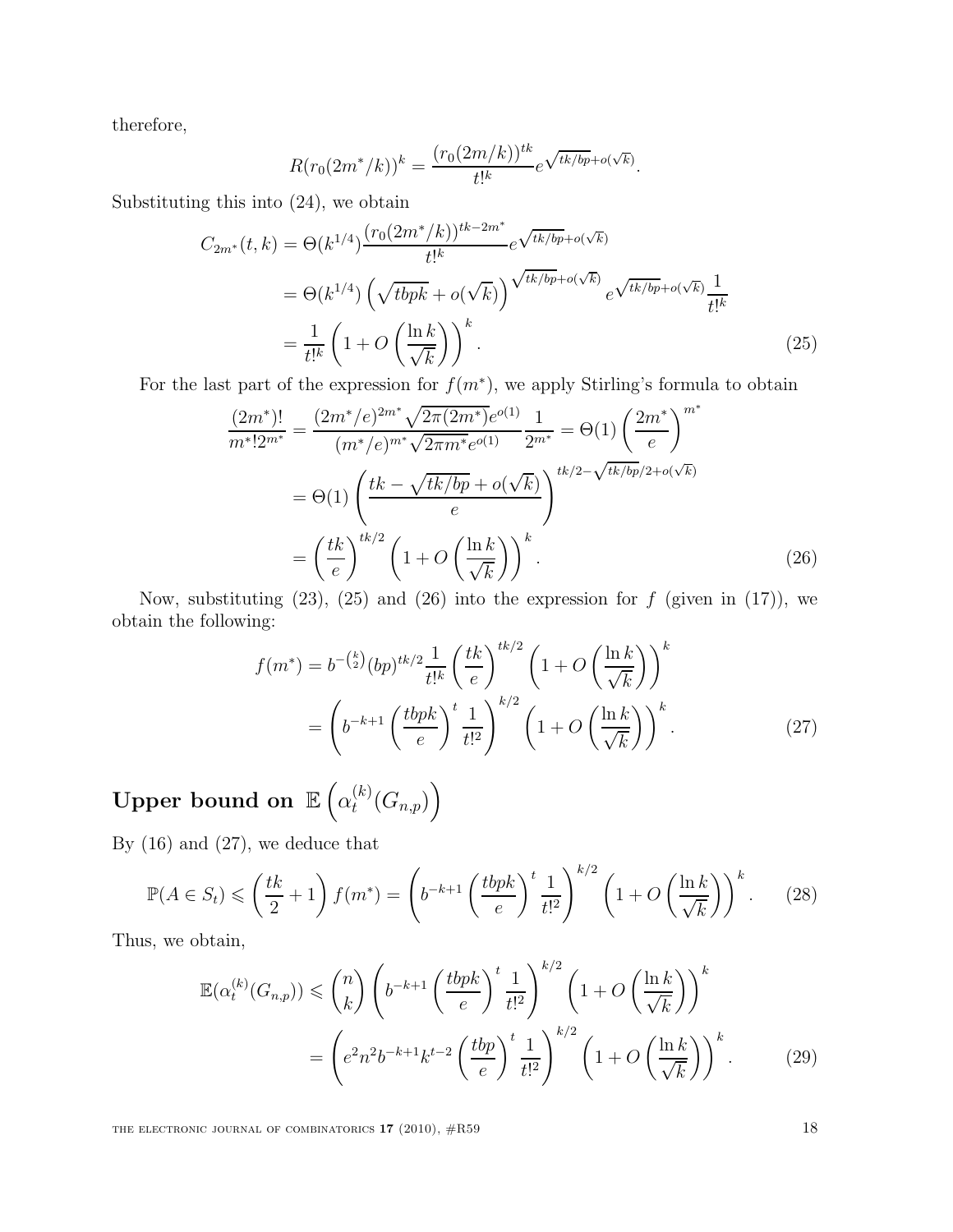Now, if we set  $k = [\alpha_{t,p}(n) + \varepsilon(n)]$  for some function  $\varepsilon(n) \gg \ln \ln n / \sqrt{\ln n}$ , then, substituting this into (29), we obtain

$$
\mathbb{E}(\alpha_t^{(k)}(G_{n,p})) \leqslant \left( \left( 1 + O\left( \frac{\ln \ln n}{\ln n} \right) \right) b^{-\varepsilon} \right)^{k/2} \left( 1 + O\left( \frac{\ln k}{\sqrt{k}} \right) \right)^k = o(1),
$$

thus proving the right-hand side inequality in Theorem 1.

#### ${\rm Lower~bound~on~}\mathbb{E}(\alpha_t^{(k)})$  $_{t}^{\left( \kappa\right) }\!\left( G_{n,p}\right) )$

To derive the lower bound on  $\mathbb{E}(\alpha_t^{(k)})$  $t^{(k)}(G_{n,p})$ , we observe

$$
\mathbb{E}(\alpha_t^{(k)}(G_{n,p})) \geq {n \choose k} \mathbb{P}(A \in S_t, e(A) = m^*).
$$

Let  $(d_1, \ldots, d_k)$  be a degree sequence such that, for every  $1 \leq i \leq k$ ,  $d_i \leq t$  and  $\sum_i d_i =$  $2m^*$ . By Theorem 2.16 in [3], with  $\lambda := \frac{1}{m^*} \sum_i \binom{d_i}{2}$  $\binom{d_i}{2}$ , the number of graphs with this degree sequence is

$$
(1+o(1))e^{-\lambda/2-\lambda^2/4}\frac{(2m^*)!}{m^*!2^{m^*}}.
$$

But, since  $d_i \leq t$  for every i, then using the estimate from Lemma 7 we obtain  $\lambda \leq$  $t^2k/2m^*$  ≤ 2t for k large enough. So the total number of graphs on k vertices,  $m^*$  edges and with maximum degree at most  $t$  is at least

$$
\frac{e^{-t-t^2}}{2}C_{2m^*}(t,k)\frac{(2m^*)!}{m^*!2^{m^*}}.
$$

Since  $k = O(\ln n)$ , we have  $\binom{n}{k}$  $\binom{n}{k} = \Omega(\sqrt{1/k})(ne/k)^k$ . Hence, using (27), we obtain

$$
\mathbb{E}(\alpha_t^{(k)}(G_{n,p})) \geq \binom{n}{k} \mathbb{P}(A \in S_t, e(A) = m^*) \geq \binom{n}{k} \frac{e^{-t-t^2}}{2} f(m^*)
$$

$$
= \left(e^2 n^2 b^{-k+1} k^{t-2} \left(\frac{tbp}{e}\right)^t \frac{1}{t!^2}\right)^{k/2} \left(1 + O\left(\frac{\ln k}{\sqrt{k}}\right)\right)^k. \tag{30}
$$

If  $k = \lfloor \alpha_{t,p}(n) - \varepsilon(n) \rfloor$  for some function  $\varepsilon(n)$  satisfying  $\ln \ln \frac{n}{\sqrt{\ln n}} \ll \varepsilon(n) \ll \ln n$ , then by (30) we obtain

$$
\mathbb{E}(\alpha_t^{(k)}(G_{n,p})) \geqslant \left( \left( 1 + O\left(\frac{\ln \ln n}{\ln n}\right) \right) b^{\varepsilon(n)} \right)^{k/2} \left( 1 + O\left(\frac{\ln k}{\sqrt{k}}\right) \right)^k = n^{\varepsilon(n)(1+o(1))} \to \infty. \tag{31}
$$

In the next section, we use a sharp concentration inequality to show moreover that the following holds.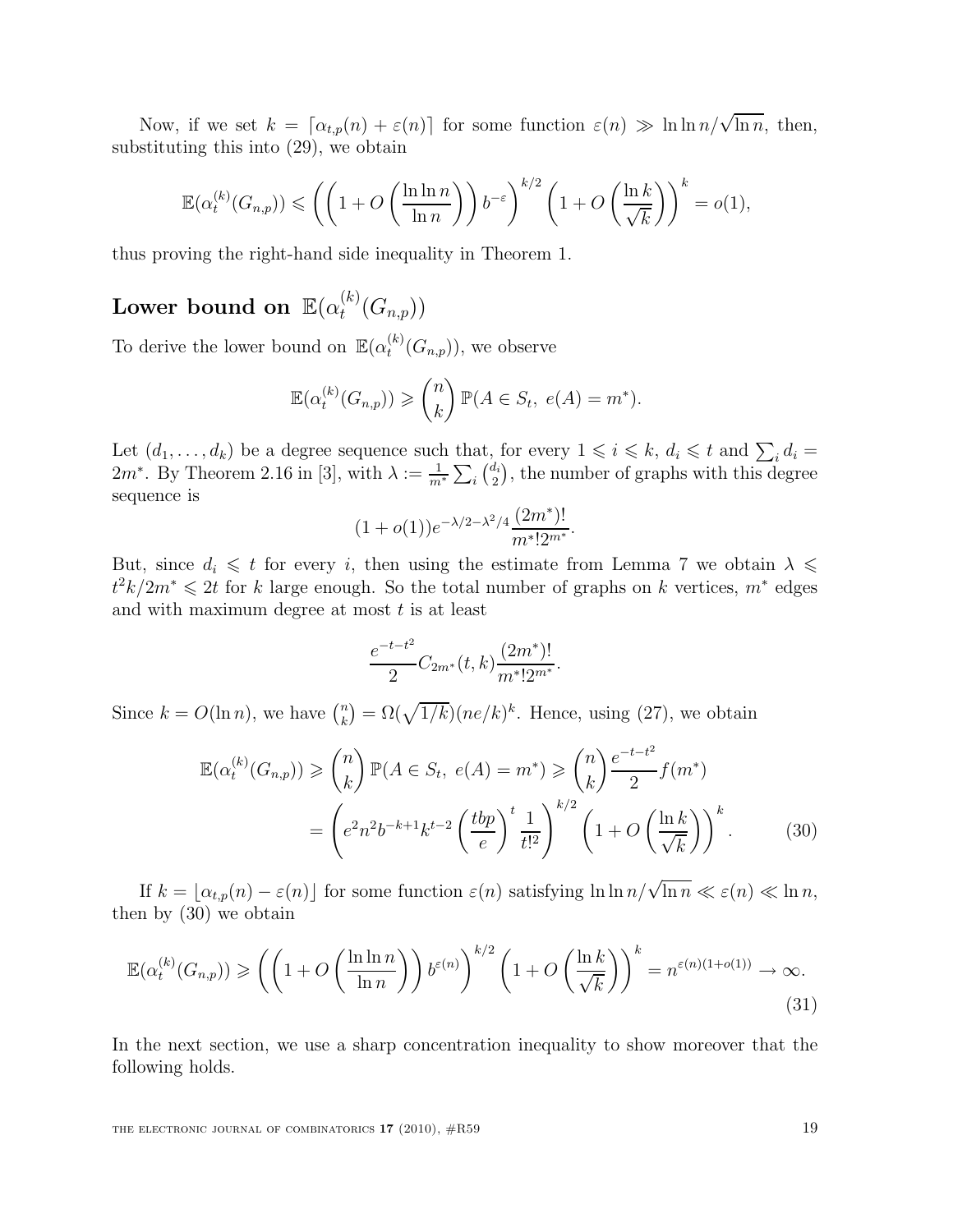**Lemma 8** If  $\varepsilon(n) \gg \ln \ln n / \sqrt{\ln n}$  is a function that satisfies  $\limsup_{n\to\infty} \varepsilon(n) < 2$ , then

$$
\mathbb{P}\left(\alpha_t(G_{n,p})<\lfloor \alpha_{t,p}(n)-\varepsilon(n)\rfloor\right)=\exp\left(-n^{\varepsilon(n)(1+o(1))}\right).
$$

Since the right-hand side is  $o(1)$ , we obtain the lower bound of Theorem 1. This lemma will also be a key step in the proof of the upper bound of Theorem 3, when we need the fact that the right-hand side tends to 0 quickly.

## 4 A second moment calculation - Proof of Lemma 8

Let  $(x_n)$  be a bounded sequence of real numbers such that for

$$
k = 2\log_b n + (t - 2)\log_b \log_b n + x_n \in \mathbb{N}
$$

we have  $\mathbb{E}(\alpha_t^{(k)})$  $t^{(k)}(G_{n,p}) \to \infty$  as  $n \to \infty$ . In this section, we prove that a.a.s. there is a k-subset of  $V_n$  which is t-stable, using a second moment argument. For this, we use Janson's Inequality ([13], [14] or Theorems 2.14, 2.18 in [15]):

$$
\mathbb{P}(\alpha_t^{(k)}(G_{n,p})=0) \leq \exp\left(-\frac{\mathbb{E}^2(\alpha_t^{(k)}(G_{n,p}))}{\mathbb{E}(\alpha_t^{(k)}(G_{n,p}))+\Delta}\right),\tag{32}
$$

where

$$
\Delta = \sum_{A,B \subseteq V_n, k-1 \geq |A \cap B| \geq 2} \mathbb{P}(A, B \in S_t).
$$

Let  $p(k, \ell)$  be the probability that two k-subsets of  $V_n$  that overlap on exactly  $\ell$  vertices are both in  $S_t$ . We write

$$
\Delta = \sum_{\ell=2}^{k-\lfloor (t+3)\log_b \log_b n \rfloor} \binom{n}{k} \binom{k}{\ell} \binom{n-k}{k-\ell} p(k,\ell)
$$
  
+ 
$$
\sum_{\ell=k-\lfloor (t+3)\log_b \log_b n \rfloor+1}^{k-1} \binom{n}{k} \binom{k}{\ell} \binom{n-k}{k-\ell} p(k,\ell) =: \Delta_1 + \Delta_2.
$$

We conclude the proof by showing that

$$
\Delta_1 = O\left(\frac{\ln^5 n}{n^2}\right) \mathbb{E}^2(\alpha_t^{(k)}(G_{n,p})) \text{ and } \Delta_2 = o(\mathbb{E}(\alpha_t^{(k)}(G_{n,p}))).
$$

Thus, if  $\mathbb{E}(\alpha_t^{(k)})$  $\mathcal{L}_t^{(k)}(G_{n,p}) = n^{\varepsilon(n)(1+o(1))}$ , where  $\varepsilon(n)$  satisfies  $\limsup_{n\to\infty} \varepsilon(n) < 2$ , then it follows that  $\Delta_1 = o(\mathbb{E}(\alpha_t^{(k)})$  $t^{(k)}(G_{n,p}))$  and therefore

$$
\frac{\mathbb{E}(\alpha_t^{(k)}(G_{n,p}))}{\mathbb{E}(\alpha_t^{(k)}(G_{n,p}))+\Delta} = 1 + o(1).
$$

So Lemma 8 follows from (32) by substituting the expression for  $\mathbb{E}(\alpha_t^{(k)})$  $t^{(k)}(G_{n,p})$  from (31).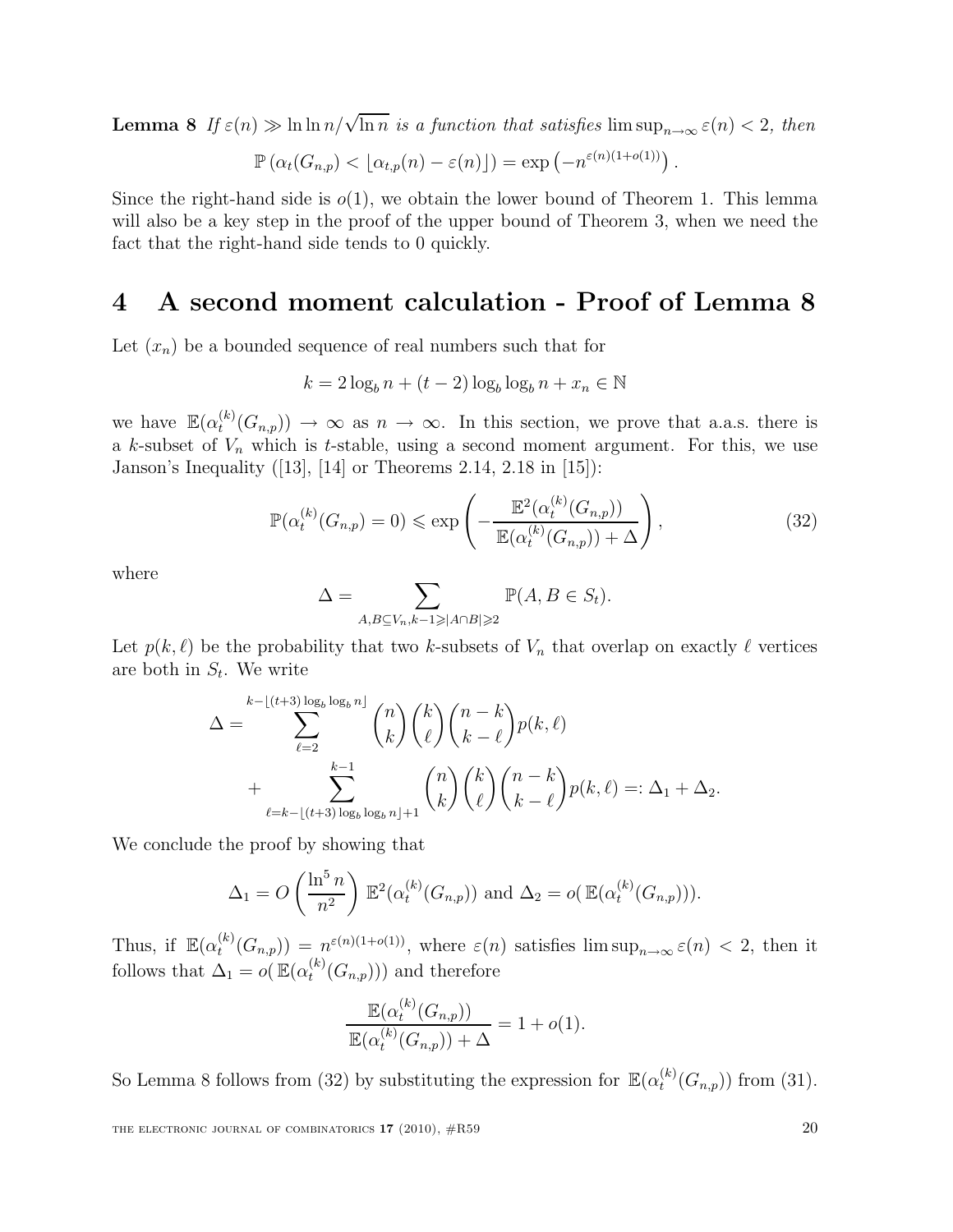#### Bounding  $\Delta_1$

Let us begin by bounding  $\Delta_1$ , first estimating  $p(k, \ell)$ . Let A and B be two k-subsets of  $V_n$  that overlap on exactly  $\ell$  vertices, i.e.  $|A \cap B| = \ell$ . Then  $p(k, \ell) = \mathbb{P}(A, B \in S_t) =$  $\mathbb{P}(A \in S_t \mid B \in S_t) \mathbb{P}(B \in S_t).$ 

The property of having maximum degree at most  $t$  is monotone decreasing; so if we condition on the set E of edges induced by  $A \cap B$ , then the conditional probability that  $A \in \mathcal{S}_t$  is maximized when  $E = \emptyset$ . Thus,

$$
\mathbb{P}(A \in S_t \mid B \in S_t) \leq \mathbb{P}(A \in S_t \mid E = \emptyset) \leq \frac{\mathbb{P}(A \in S_t)}{\mathbb{P}(E = \emptyset)} = b^{\binom{\ell}{2}} \mathbb{P}(A \in S_t).
$$

Therefore,

$$
p(k, \ell) = \mathbb{P}(A \in S_t \mid B \in S_t) \mathbb{P}(B \in S_t) \leq b^{\binom{\ell}{2}} \left( \mathbb{P}(A \in S_t) \right)^2.
$$
 (33)

On the other hand, for every  $\ell \leq k$ ,

$$
\binom{k}{\ell}\binom{n-k}{k-\ell} \leqslant k^{\ell} \frac{k^{\ell}}{(n-k)^{\ell}}\binom{n}{k}.
$$

Using the estimate of (33) along with the above inequality, we have

$$
\Delta_1 \leqslant \left( \binom{n}{k} \mathbb{P}(A \in S_t) \right)^2 \sum_{\ell=2}^{k - \lfloor (t+3) \log_b \log_b n \rfloor} \left( \frac{k^2}{n - k} \right)^{\ell} b^{\binom{\ell}{2}} \n\leqslant \mathbb{E}^2(\alpha_t^{(k)}(G_{n,p})) \sum_{\ell=2}^{k - \lfloor (t+3) \log_b \log_b n \rfloor} \left( \frac{k^2}{n - k} \right)^{\ell} b^{\binom{\ell}{2}}.
$$
\n(34)

If we set  $s_{\ell} = (k^2/(n-k))^{\ell} b^{\binom{\ell}{2}}$ , then  $s_{\ell+1}/s_{\ell} = b^{\ell} k^2/(n-k)$ . So the sequence  $\{s_{\ell}\}$  is strictly decreasing for  $\ell < \log_b(n-k)-2\log_b k$  and is strictly increasing for  $\ell > \log_b(n-k)-2\log_b k$ . So

 $\max\{s_\ell : 2 \leq \ell \leq k - \lfloor (t+3) \log_b \log_b n \rfloor\} \leq \max\left\{s_2, s_{\lceil 2 \log_b n - 4.5 \log_b \log_b n \rceil}\right\}.$ 

We have that  $s_2 = bk^4/(n-k)^2$ , but

$$
s_{\lceil 2\log_b n - 4.5\log_b \log_b n \rceil} \leqslant \left(\frac{k^2}{n-k} b^{\log_b n - 2.25 \log_b \log_b n}\right)^{2\log_b n - 4.5 \log_b \log_b n} \\
\leqslant \left(\frac{4 \log_b^2 n}{\log_b^{2.25} n}\right)^{2\log_b n - 4.5 \log_b \log_b n} \leqslant \left(\frac{4}{\log_b^{0.25} n}\right)^{\log_b n} = o(s_2).
$$

Thus, Inequality  $(34)$  now becomes for *n* large enough

$$
\Delta_1 \leq \frac{bk^5}{(n-k)^2} \mathbb{E}^2(\alpha_t^{(k)}(G_{n,p})) = O\left(\frac{\ln^5 n}{n^2}\right) \mathbb{E}^2(\alpha_t^{(k)}(G_{n,p})).
$$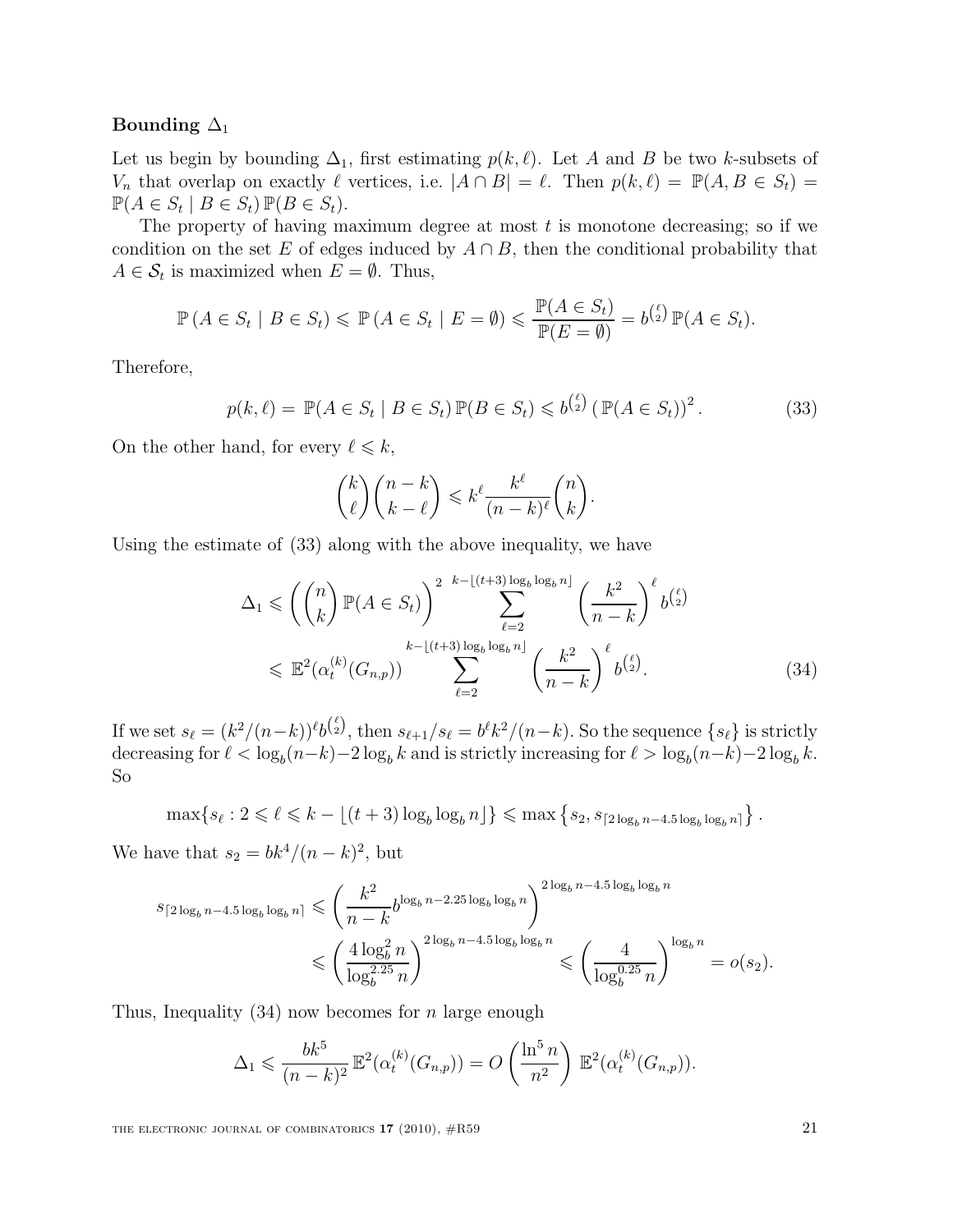### Bounding  $\Delta_2$

Now, we will show that  $\Delta_2 = o(\mathbb{E}(\alpha_t^{(k)})$  $t^{(k)}(G_{n,p}))$ . First, we have

$$
\binom{k}{\ell}\binom{n-k}{k-\ell} \leqslant (kn)^{k-\ell}.
$$

We now give a rough estimate on  $p(k, \ell)$ . If A, B are two k-sets of vertices that overlap on  $\ell$  vertices (and if  $\deg_S(v)$  denotes the number of neighbours of v in S), then

$$
\mathbb{P}(B \in S_t \mid A \in S_t) \leq \mathbb{P}(\forall v \in B \setminus A, \deg_{A \cap B}(v) \leq t) \leq \left(\binom{\ell}{\ell-t} (1-p)^{\ell-t}\right)^{k-\ell}
$$
  

$$
\leq (k^t b^{t-\ell})^{k-\ell} \leq b^{(t \log_b k + t - k + \lfloor (t+3) \log_b \log_b n \rfloor)(k-\ell)}
$$
  

$$
= b^{(-2 \log_b n + (t+5) \log_b \log_b n + \Theta(1))(k-\ell)} \leq \left(\frac{\log_b^{t+6} n}{n^2}\right)^{k-\ell}.
$$

Substituting these estimates into the expression for  $\Delta_2$ , we obtain

$$
\Delta_2 \leqslant {n \choose k} \mathbb{P}(A \in S_t) \sum_{\ell=k-\lfloor (t+3)\log_b \log_b n \rfloor+1}^{k-1} \left( kn \frac{\log_b^{t+6} n}{n^2} \right)^{k-\ell}
$$
  

$$
\leqslant \mathbb{E}(\alpha_t^{(k)}(G_{n,p})) k \left( \frac{k \log_b^{t+6} n}{n} \right) = o(\mathbb{E}(\alpha_t^{(k)}(G_{n,p}))).
$$

## 5 The t-improper chromatic number

## 5.1 The upper bound

Our general approach follows Bollobás  $[2]$  — see also [23]. We revisit the analysis in order to obtain an improved upper bound to match the lower bound of Panagiotou and Steger [24]. For a fixed  $0 < \varepsilon < 1$ , we set  $\hat{\alpha}_{t,p}(n) = \lfloor \alpha_{t,p}(n) - 1 - \varepsilon \rfloor$ . First, we will show the following.

**Lemma 9** A.a.s. for all  $V' \subseteq V_n$  with  $|V'| \geq n/\ln^3 n$ , we have  $\alpha_t(G_{n,p}[V']) \geq \hat{\alpha}_{t,p}(|V'|)$ . **Proof** Note that (31) implies that for any  $V' \subseteq V_n$  with  $|V'| \geq n/\ln^3 n$ , we have

$$
\mathbb{E}\left(\alpha_{t,p}^{(\hat{\alpha}_{t,p}(|V'|))}(G_{n,p}[V'])\right)\geqslant |V'|^{1+\varepsilon+o(1)}.
$$

So, applying Lemma 8, we deduce that

$$
\mathbb{P}\left(\alpha_t(G_{n,p}[V']) < \hat{\alpha}_{t,p}(|V'|)\right) = \exp\left(-|V'|^{1+\varepsilon+o(1)}\right) \leq \exp\left(-\left(\frac{n}{\ln^3 n}\right)^{1+\varepsilon+o(1)}\right).
$$

Since there are at most  $2^n$  choices for V', the probability that there exists a set  $V' \subseteq V_n$ with  $|V'| \geq n/\ln^3 n$  and  $\alpha_t(G_{n,p}[V']) < \hat{\alpha}_{t,p}(|V'|)$  is at most  $2^n \exp(-(n/\ln^3 n)^{1+\epsilon+o(1)})$  $o(1)$ .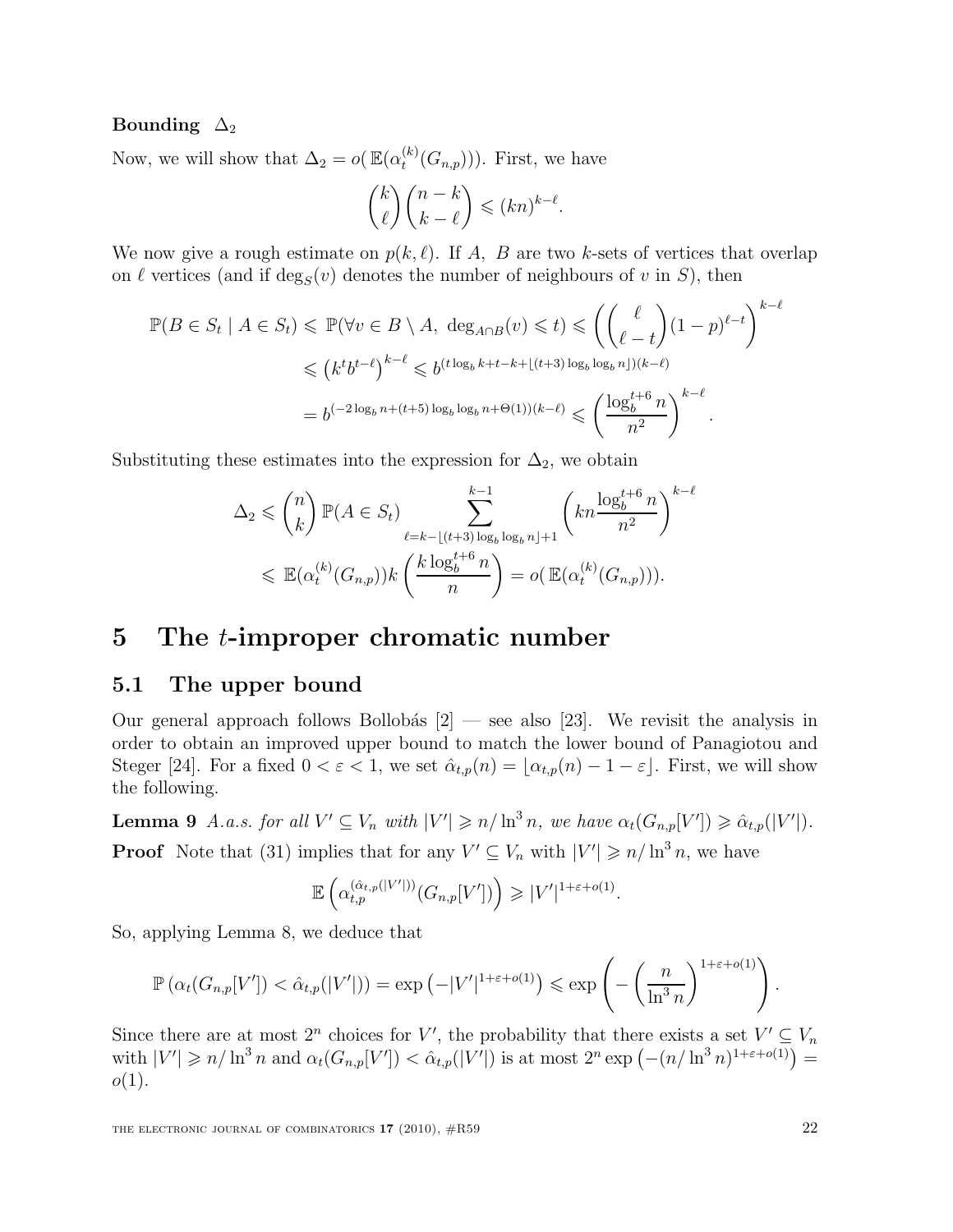We consider the following algorithm for *t*-improperly colouring  $G_{n,p}$ . Let  $V' = V_n$ . While  $|V'| \ge n/\ln^3 n$ , we choose and remove a t-stable set from  $G_{n,p}[V']$  of size  $\hat{\alpha}_t(|V'|)$ . At the end, we obtain a collection of t-stable sets and each of them will form a colour class. The above lemma implies that a.a.s. we will be able to perform this algorithm, and end up with a set of at most  $n/\ln^3 n$  vertices. We give a different a colour to each of these vertices. Thus, if the above algorithm "runs" for  $f(n)$  steps, then  $\chi_t(G_{n,p}) \leq f(n) + n/\ln^3 n$ .

Since  $\alpha_{t,p}(s) - 1 - \varepsilon$  is strictly increasing for all s that are sufficiently large, for these s the function  $\hat{\alpha}_{t,p}(s)$  is non-decreasing. It is easy to see that

$$
\hat{\alpha}_{t,p}\left(\left\lceil\frac{n}{\ln^3 n}\right\rceil\right) = 2\log_b n\left(1 + O\left(\frac{\ln \ln n}{\ln n}\right)\right) = \hat{\alpha}_{t,p}(n)\left(1 + O\left(\frac{\ln \ln n}{\ln n}\right)\right).
$$

Since  $\hat{\alpha}_{t,p}(\lceil n/\ln^3 n \rceil) \leq \hat{\alpha}_{t,p}(s) \leq \hat{\alpha}_{t,p}(n)$  for all integers  $n/\ln^3 n \leq s \leq n$ ,

$$
\hat{\alpha}_{t,p}(s) = \hat{\alpha}_{t,p}(n) \left( 1 + O\left(\frac{\ln \ln n}{\ln n}\right) \right),\tag{35}
$$

and therefore

$$
f(n) = \frac{n}{\hat{\alpha}_{t,p}(n)} \left( 1 + O\left(\frac{\ln \ln n}{\ln n}\right) \right). \tag{36}
$$

Assume that there are  $n_i$  vertices available when we have removed i t-stable sets from  $V_n$ . Thus, the t-stable set that will be picked during the  $(i + 1)$ th iteration will have size  $\hat{\alpha}_{t,p}(n_i)$ . Since the colouring algorithm stops as soon as there are less than  $n/\ln^3 n$ vertices available, the following inequality holds:

$$
\sum_{i=0}^{f(n)-2} \hat{\alpha}_{t,p}(n_i) \leqslant n \left(1 - \frac{1}{\ln^3 n}\right) \leqslant n. \tag{37}
$$

Note that for all  $i \geqslant 0$ ,  $n_i = n - \sum_{j=0}^{i-1} \hat{\alpha}_{t,p}(n_j)$ . Therefore,

$$
\log_b n_i = \log_b \left( n - \sum_{j=0}^{i-1} \hat{\alpha}_{t,p}(n_j) \right) = \log_b n + \log_b \left( 1 - \frac{\sum_{j=0}^{i-1} \hat{\alpha}_{t,p}(n_j)}{n} \right).
$$

We have  $1$ 

$$
\sum_{i=0}^{f(n)-2} \log_b \left( 1 - \frac{\sum_{j=0}^{i-1} \hat{\alpha}_{t,p}(n_j)}{n} \right) = \frac{1}{\ln b} \sum_{i=0}^{f(n)-2} \frac{n}{\hat{\alpha}_{t,p}(n_i)} \ln \left( 1 - \frac{\sum_{j=0}^{i-1} \hat{\alpha}_{t,p}(n_j)}{n} \right) \frac{\hat{\alpha}_{t,p}(n_i)}{n}
$$

$$
\stackrel{(35)}{=} \frac{n(1+o(1))}{\hat{\alpha}_{t,p}(n) \ln b} \sum_{i=0}^{f(n)-2} \ln \left( 1 - \frac{\sum_{j=0}^{i-1} \hat{\alpha}_{t,p}(n_j)}{n} \right) \frac{\hat{\alpha}_{t,p}(n_i)}{n}
$$

$$
= \frac{n(1+o(1))}{\hat{\alpha}_{t,p}(n) \ln b} \int_0^1 \ln(1-x) dx = -\frac{n(1+o(1))}{\hat{\alpha}_{t,p}(n) \ln b}.
$$
<sup>1</sup>Note that  $\int \ln(1-x) dx = -(1-x) \ln(1-x) + 1 - x$ .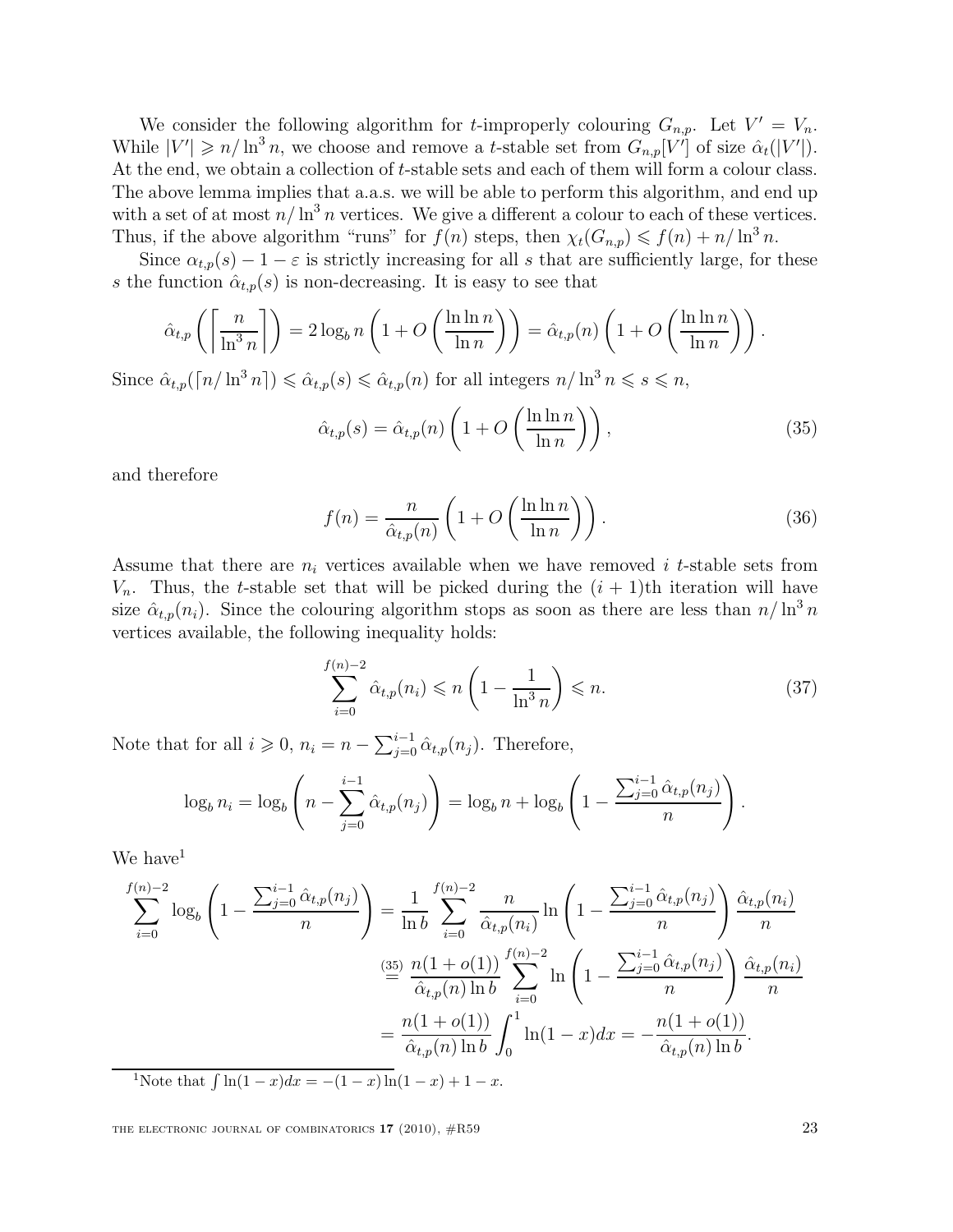So

$$
\sum_{i=0}^{f(n)-2} 2\log_b n_i = (f(n)-1)2\log_b n - \frac{2n(1+o(1))}{\hat{\alpha}_{t,p}(n)\ln b}.
$$
 (38)

Also,

$$
\log_b \log_b n_i \ge \log_b \log_b \left(\frac{n}{\ln^3 n}\right) = \log_b \log_b n + \log_b \left(1 - \frac{3 \log_b \ln n}{\log_b n}\right)
$$

$$
= \log_b \log_b n - O\left(\frac{\ln \ln n}{\ln n}\right).
$$

Moreover,  $\log_b \log_b n_i \leq \log_b \log_b n$  so, for every  $t \geq 0$ ,

$$
(t-2)\sum_{i=0}^{f(n)-2}\log_b\log_b n_i \ge (f(n)-1)(t-2)\log_b\log_b n - O\left(\frac{f(n)\ln\ln n}{\ln n}\right). \tag{39}
$$

Now, Equality (38) and Inequality (39) imply that for every  $t \geq 0$  we have

$$
\sum_{i=0}^{f(n)-2} \hat{\alpha}_{t,p}(n_i) \ge (f(n)-1) \left(\alpha_{t,p}(n) - \varepsilon - 2\right) - \frac{2n(1+o(1))}{\hat{\alpha}_{t,p}(n)\ln b} - O\left(\frac{f(n)\ln\ln n}{\ln n}\right)
$$

$$
\ge (f(n)-1) \left(\alpha_{t,p}(n) - \varepsilon - 2 - \frac{2n(1+o(1))}{f(n)\hat{\alpha}_{t,p}(n)\ln b} - O\left(\frac{\ln\ln n}{\ln n}\right)\right)
$$

$$
\stackrel{(36)}{=} (f(n)-1) \left(\alpha_{t,p}(n) - \varepsilon - 2 - \frac{2}{\ln b} - o(1)\right).
$$

So by (37) we obtain

$$
f(n) - 1 \leqslant \frac{n}{\alpha_{t,p}(n) - 2/\ln b - 2 - \varepsilon - o(1)}.
$$

## 5.2 The lower bound

This proof is the generalisation of a proof of the lower bound on the chromatic number of a dense random graph given recently by Panagiotou and Steger [24]. We let  $\alpha_C(n)$  =  $2\log_b n + (t-2)\log_b \log_b n - C$ , where  $C = C_n > 2\log_b n + (t-2)\log_b \log_b n - \alpha_{t,p}(n)$  is some function which is  $\Theta(1)$ , such that  $\alpha<sub>C</sub>(n)$  is integral. We specify C at a later stage. Let  $r = r_C := \lfloor n/\alpha_C(n) \rfloor$ . By Theorem 1, a.a.s. there are no t-stable sets in  $G_{n,p}$  of size more than  $\alpha_{t,p}(n) + 1$ . (In fact, according to Theorem 1, we could have used the bound  $\alpha_{t,p}(n) + \varepsilon$ , but this would not give any improvement.) We will estimate the expected number of t-improper colourings of  $G_{n,p}$  with r colours such that each colour set has size at most  $\alpha_{t,p}(n) + 1$ . In particular, we show that, if  $C < 2 \log_b n + (t - 2) \log_b \log_b n \alpha_{t,p}(n)+1+2/\ln b-\varepsilon$ , then this expectation converges to zero, proving that  $\chi_t(G_{n,p}) > r_C$ a.a.s.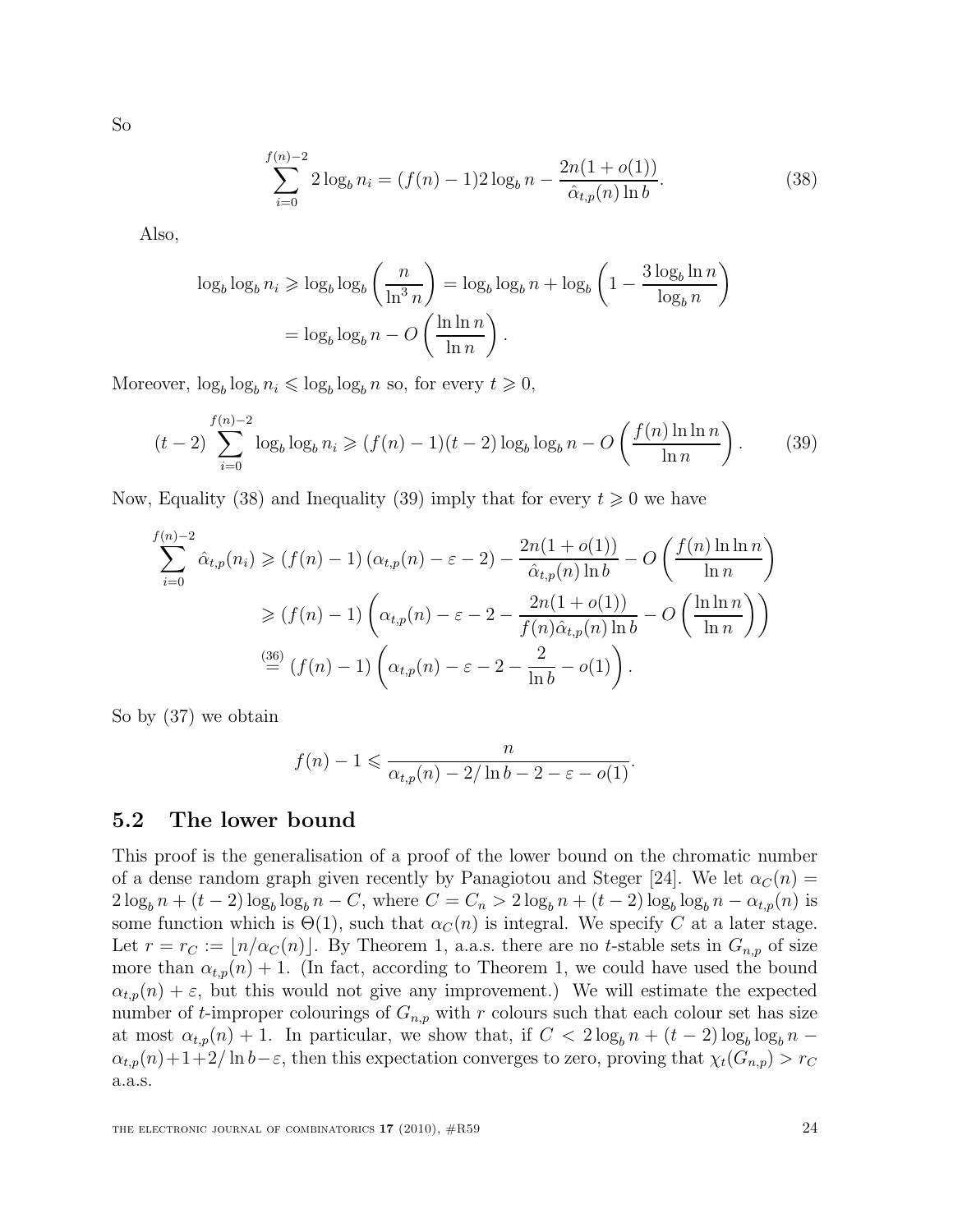Let D denote the set of r-tuples of positive integers  $(k_1, \ldots, k_r)$  such that  $\sum_{i=1}^r k_i = n$ and  $k_i \leq \alpha_{t,p}(n) + 1$  for all i. For some  $(k_1, \ldots, k_r) \in \mathcal{D}$ , let  $\mathcal{P} = (P_1, \ldots, P_r)$  denote a partition of  $V_n$  into r non-empty parts  $P_1, \ldots, P_r$  such that  $|P_i| = k_i$ . From (28), we obtain

$$
\mathbb{P}(P_i \in S_t) \leqslant \left(b^{-k_i+1} \left(\frac{tbpk_i}{e}\right)^t \frac{1}{t!^2}\right)^{k_i/2} \left(1 + O\left(\frac{\ln k_i}{\sqrt{k_i}}\right)\right)^{k_i}.
$$
\n
$$
\mathbb{P}(P_i \in S_t, \ \forall i) = \prod_{i=1}^r \mathbb{P}(P_i \in S_t) \leqslant \prod_{i=1}^r \left(b^{-k_i+1} \left(\frac{tbpk_i}{e}\right)^t \frac{1}{t!^2}\right)^{k_i/2} \left(1 + O\left(\frac{\ln k_i}{\sqrt{k_i}}\right)\right)^{k_i}
$$
\n
$$
= b^{-\left(\sum_{i=1}^r k_i^2/2\right) + n/2} \left(\frac{tbp}{e}\right)^{tn/2} \left(\prod_{i=1}^r k_i^{tk_i/2}\right) \frac{1}{t!^n} (1 + o(1))^n
$$
\n
$$
= \left(\frac{tb^{1+1/t}p}{et!^{2/t}}\right)^{tn/2} b^{-\sum_{i=1}^r k_i^2/2} \left(\prod_{i=1}^r k_i^{tk_i/2}\right) (1 + o(1))^n,
$$

uniformly over all  $(k_1, \ldots, k_r) \in \mathcal{D}$ . So, if  $X_{t,r} = X_{t,r}(G_{n,p})$  denotes the number of timproper colourings with r colours and with each colour class of size at most  $\alpha_{t,p}(n) + 1$ , then

$$
\mathbb{E}(X_{t,r}) = \frac{1}{r!} \left( \frac{tb^{1+1/t}p}{et^{12/t}} \right)^{tn/2} \sum_{(k_1,\dots,k_r)\in\mathcal{D}} \binom{n}{k_1\cdots k_r} b^{-\sum_{i=1}^r \left( \frac{k_i^2}{2} - \frac{t}{2}k_i \log_b k_i \right)} (1+o(1))^n. \tag{40}
$$

We call a partition where all parts differ by at most one pairwise *balanced*. In the next subsection, we give a routine proof of the following property of balanced partitions.

**Lemma 10** For large enough n, the function

$$
h(P) := -\sum_{i=1}^r \left(\frac{k_i^2}{2} - \frac{t}{2}k_i \log_b k_i\right),\,
$$

where  $P = \{P_1, \ldots, P_r\}$  is a partition of  $V_n$  with  $|P_i| = k_i$ , is maximised over  $D$  when  $P$ is a balanced partition.

Let B be a balanced partition. Then all parts have sizes either equal to  $\alpha<sub>C</sub>(n)$  or to  $\alpha_C(n) + 1$  and there are less than  $\alpha_C(n)$  parts that take the latter quantity. Then

$$
h(B) = -\frac{n}{\alpha_C(n)} \left( \frac{\alpha_C^2(n)}{2} - \frac{t}{2} \alpha_C(n) \log_b \alpha_C(n) \right) + o(n)
$$
  
=  $-\frac{1}{2} n \alpha_C(n) + \frac{t}{2} n \log_b \alpha_C(n) + o(n)$   
=  $-n \log_b n - \frac{t-2}{2} n \log_b \log_b n + \frac{Cn}{2} + \frac{t}{2} n \log_b 2 + \frac{t}{2} n \log_b \log_b n + o(n)$   
=  $-n \log_b n + n \log_b \log_b n + \frac{Cn}{2} + \frac{t}{2} n \log_b 2 + o(n).$  (41)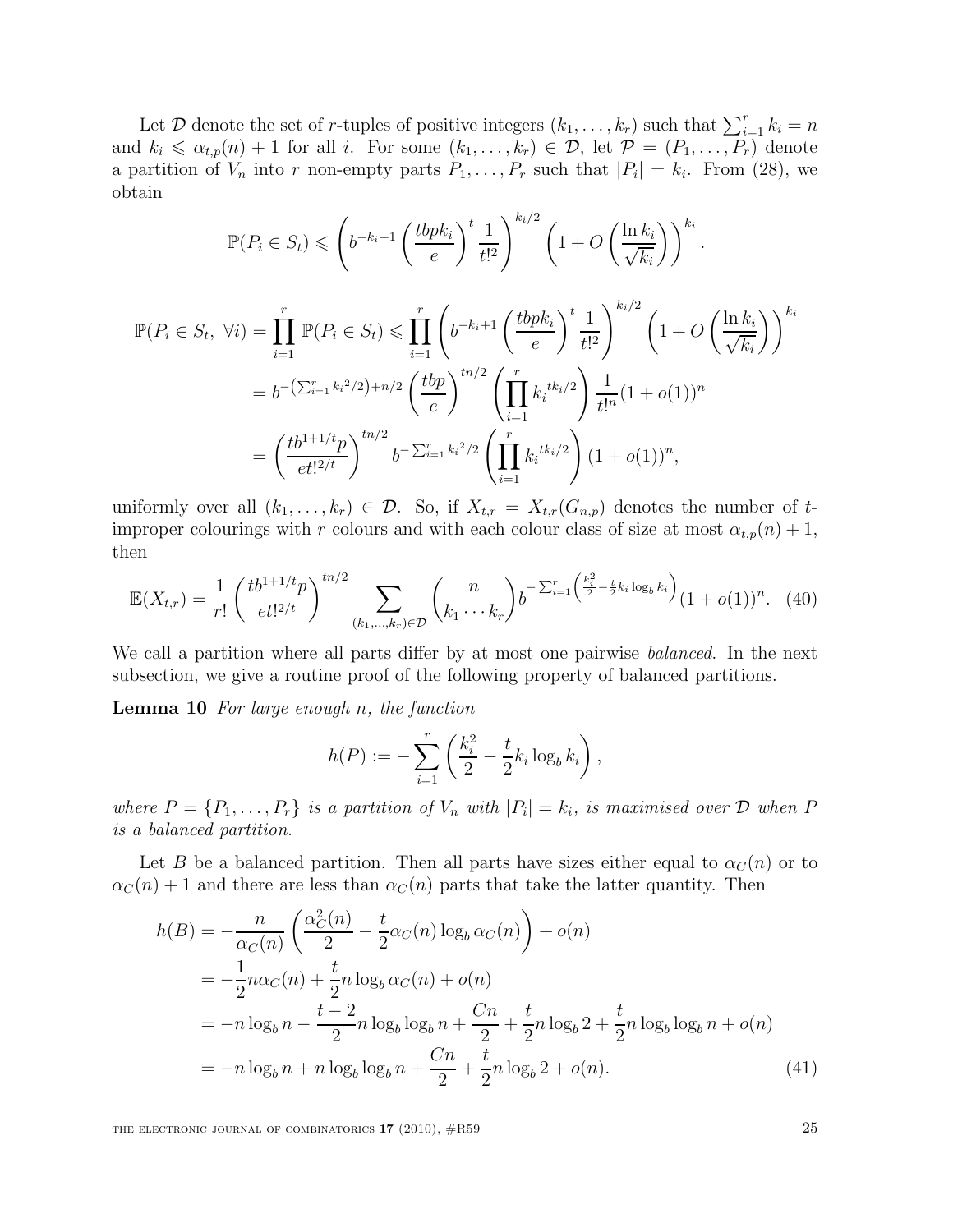Also, for any  $(k_1, \ldots, k_r) \in \mathcal{D}$ , we have (for *n* large enough)

$$
\binom{n}{k_1 \cdots k_r} \leqslant \frac{n!}{(\alpha_C(n)!)^r} = O(n^{1/2}) \frac{n^n}{(\alpha_C(n))^n \left(\sqrt{2\pi \alpha_C(n)}\right)^r} \leqslant \frac{n^n}{(\alpha_C(n))^{n+r/2}}
$$
\n
$$
= b^{n \log_b n - n \log_b \alpha_C(n) - \frac{r}{2} \log_b \alpha_C(n)} = b^{n \log_b n - n \log_b 2 - n \log_b \log_b n + o(n)} \tag{42}
$$

since  $r \log_b \alpha_C(n) \leqslant (n/\alpha_C(n)) \log_b \alpha_C(n) = o(n)$ . Finally,  $r! \geqslant r^r e^{-r}$  and therefore

$$
\frac{1}{r!} \leqslant b^{-r \log_b r + r \log_b e} = b^{-\frac{n}{\alpha_C(n)} \log_b \left(\frac{n}{\alpha_C(n)}\right) + o(n)} = b^{-n \frac{\log_b n}{\alpha_C(n)} + o(n)} = b^{-\frac{n}{2} + o(n)}.
$$
 (43)

As there are at most  $\binom{n}{r}$  $\binom{n}{r} \leqslant (en/r)^r \leqslant (2e\alpha_C(n))^r \leqslant b^{r \log_b \alpha_C(n) + O(r)} = b^{o(n)}$  summands in  $(40)$ , we obtain from  $(41)$ ,  $(42)$  and  $(43)$  that

$$
\mathbb{E}(X_{t,r}) \leq \left(\frac{tb^{1+1/t}p}{et!^{2/t}}\right)^{tn/2} b^{\frac{C_n}{2} + \frac{t}{2}n \log_b 2 - n \log_b 2 - \frac{n}{2}} (1+o(1))^n
$$
  
=  $b^{\frac{n}{2}(t \log_b(2tp/e) + t - 2 \log_b t! + C - 2 \log_b 2)} (1+o(1))^n$ .

Therefore, if  $C = C_n < -\log_b(t^t/t^2) - t \log_b(2bp/e) - \log_b(1/4) - \varepsilon$ , i.e. if  $\alpha_C(n) >$  $\alpha_{t,p}(n) - 2/\ln b - 1 + \varepsilon$  for an arbitrary  $\varepsilon > 0$ , then  $\mathbb{E}(X_{t,r}) = o(1)$ . Thus, a.a.s.

$$
\chi_t(G_{n,p}) \geqslant \frac{n}{\alpha_{t,p}(n) - \frac{2}{\ln b} - 1 + \varepsilon}.
$$

## 5.3 Proof of Lemma 10

Suppose  $h(P)$ , P,  $k_i$  are defined as in Lemma 10 and furthermore assume that the parts of P are ordered by increasing size, i.e.,  $k_1 \leqslant \cdots \leqslant k_r$ . Let  $\tilde{P} = \{\tilde{P}_1, \ldots, \tilde{P}_r\}$  be a partition of  $V_n$  where for some  $v \in P_r$  we have  $\tilde{P}_1 = P_1 \cup \{v\}$  and  $\tilde{P}_r = P_r \setminus \{v\}$ , whereas  $\tilde{P}_i = P_i$  for all  $1 < i < r$ . In other words, we obtain  $\tilde{P}$  by moving a vertex from  $P_r$  to  $P_1$ . Lemma 10 easily follows from the repeated application of the following.

**Lemma 11** For large enough n, it holds that, if  $k_1 < k_r - 1$ , then  $h(\tilde{P}) > h(P)$ . **Proof** First,  $k_1 \leq \alpha_C(n)$  and  $k_r \geq \alpha_C(n)+1$ , since the number of parts is  $r = \lfloor n/\alpha_C(n) \rfloor$ .

$$
2(h(\tilde{P}) - h(P)) = -(k_1 + 1)^2 + t(k_1 + 1)\log_b(k_1 + 1) - (k_r - 1)^2 + t(k_r - 1)\log_b(k_r - 1)
$$
  
+  $k_1^2 - tk_1 \log_b k_1 + k_r^2 - tk_r \log_b k_r$   
=  $2(k_r - k_1 - 1) + t((k_1 + 1)\log_b(k_1 + 1) - k_1 \log_b k_1)$   
+  $t((k_r - 1)\log_b(k_r - 1) - k_r \log_b k_r).$  (44)

Note that

$$
(k_1 + 1) \log_b(k_1 + 1) = (k_1 + 1) \log_b k_1 + (k_1 + 1) \log_b (1 + 1/k_1)
$$
  
\n
$$
\geq (k_1 + 1) \log_b k_1 + (k_1 + 1) (1/k_1 - 1/(2k_1^2))
$$
  
\n
$$
= k_1 \log_b k_1 + \log_b k_1 + 1 + O(1/k_1),
$$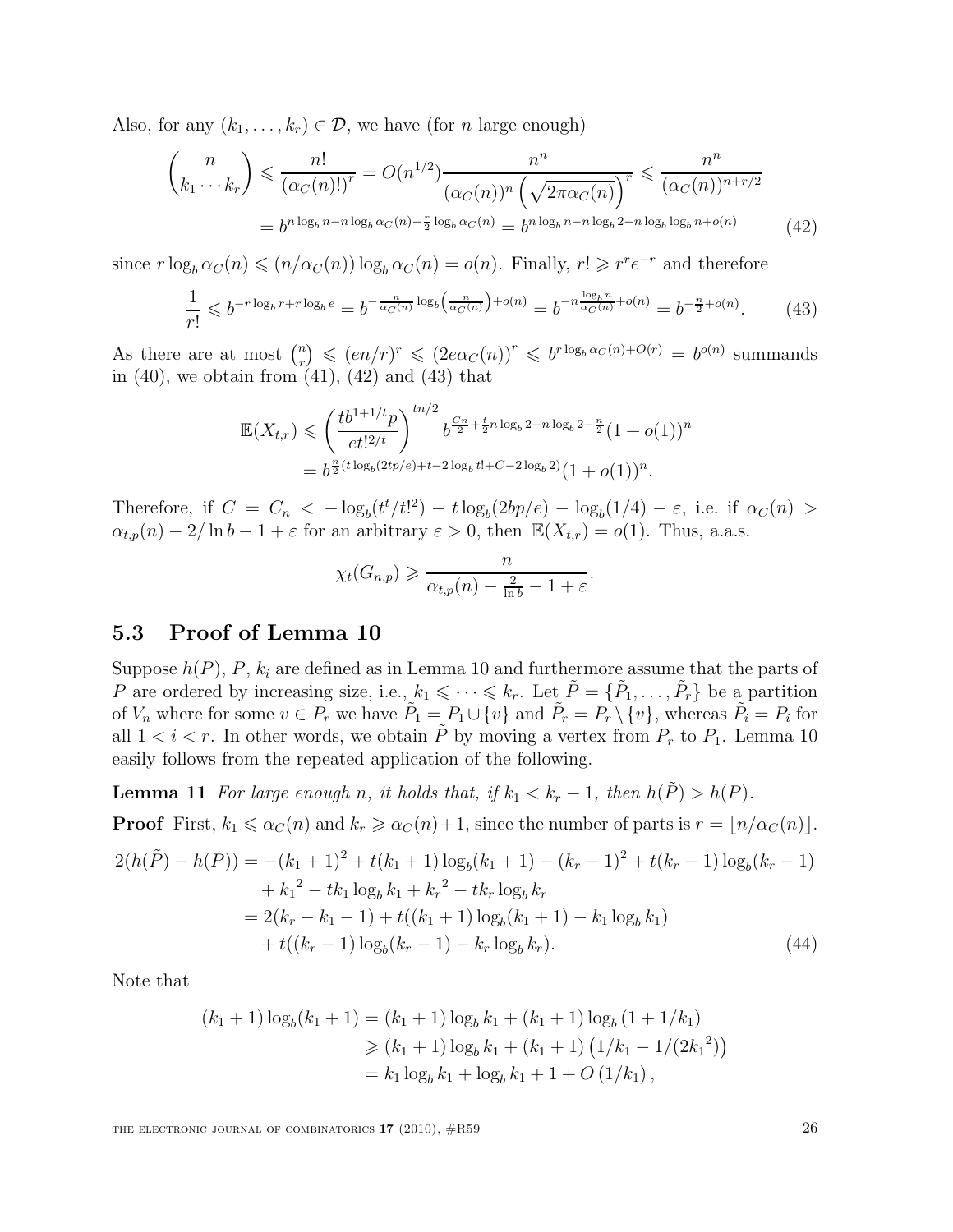and similarly, since  $k_r \geq \alpha_C(n) + 1 \to \infty$  as  $n \to \infty$ ,

$$
(k_r - 1) \log_b(k_r - 1) = k_r \log_b k_r - \log_b k_r + 1 - o(1).
$$

Substituting these estimates into (44), we obtain

$$
2(h(\tilde{P}) - h(P)) \geq 2(k_r - k_1 - 1) - t(\log_b k_r - \log_b k_1) + O\left(\frac{1}{k_1}\right). \tag{45}
$$

Assume first that  $k_r - k_1 \leqslant \ln \ln n$ . Then  $\log_b(k_r/k_1) \leqslant \log_b(k_r/(k_r - \ln \ln n)) = \log_b(1 +$  $\ln \ln n/(k_r - \ln \ln n) = o(1)$ . But  $k_r - k_1 - 1 \geq 1$  and  $k_1 \geq \alpha_C(n) + 1 - \ln \ln n$  and therefore the right-hand side of (45) is positive for n large enough. If, on the other hand  $k_r - k_1 >$ ln ln n, we write  $\log_b k_r = \log_b (k_r - k_1 + k_1) = \log_b (k_r - k_1) + \log_b (1 + k_1/(k_r - k_1))$ . So

$$
\log_b k_r - \log_b k_1 = \log_b (k_r - k_1) + \log_b (1 + k_1/(k_r - k_1)) - \log_b k_1
$$
  
= 
$$
\log_b (k_r - k_1) + \log_b (1/k_1 + 1/(k_r - k_1))
$$
  
= 
$$
\log_b (k_r - k_1) + \log_b (1/k_1 + o(1)) \le \log_b (k_r - k_1) + 1.
$$

So

$$
2(k_r - k_1 - 1) - t(\log_b k_r - \log_b k_1) + O\left(\frac{1}{k_1}\right) \ge 2(k_r - k_1 - 1) - t(\log_b(k_r - k_1) - 1) \to \infty
$$
  
as  $n \to \infty$  and, by (45),  $h(\tilde{P}) - h(P) > 0$  for n large enough.

## Acknowledgement

We would like to thank an anonymous referee for a number of helpful comments.

## References

- [1] J. A. Andrews and M. S. Jacobson. On a generalization of chromatic number. In Proceedings of the sixteenth Southeastern international conference on combinatorics, graph theory and computing (Boca Raton, Fla., 1985), volume 47, pages 33–48, 1985.
- [2] B. Bollobás. The chromatic number of random graphs. *Combinatorica*,  $8(1):49-55$ , 1988.
- [3] B. Bollobás. Random graphs, volume 73 of Cambridge Studies in Advanced Mathematics. Cambridge University Press, Cambridge, 2nd edition, 2001.
- [4] B. Bollobás and P. Erdős. Cliques in random graphs. *Math. Proc. Cambridge Philos.* Soc., 80(3):419–427, 1976.
- [5] B. Bollobás and A. Thomason. The structure of hereditary properties and colourings of random graphs. Combinatorica, 20(2):173–202, 2000.
- [6] V. Chvátal. Almost all graphs with 1.44n edges are 3-colorable. Random Structures Algorithms, 2(1):11–28, 1991.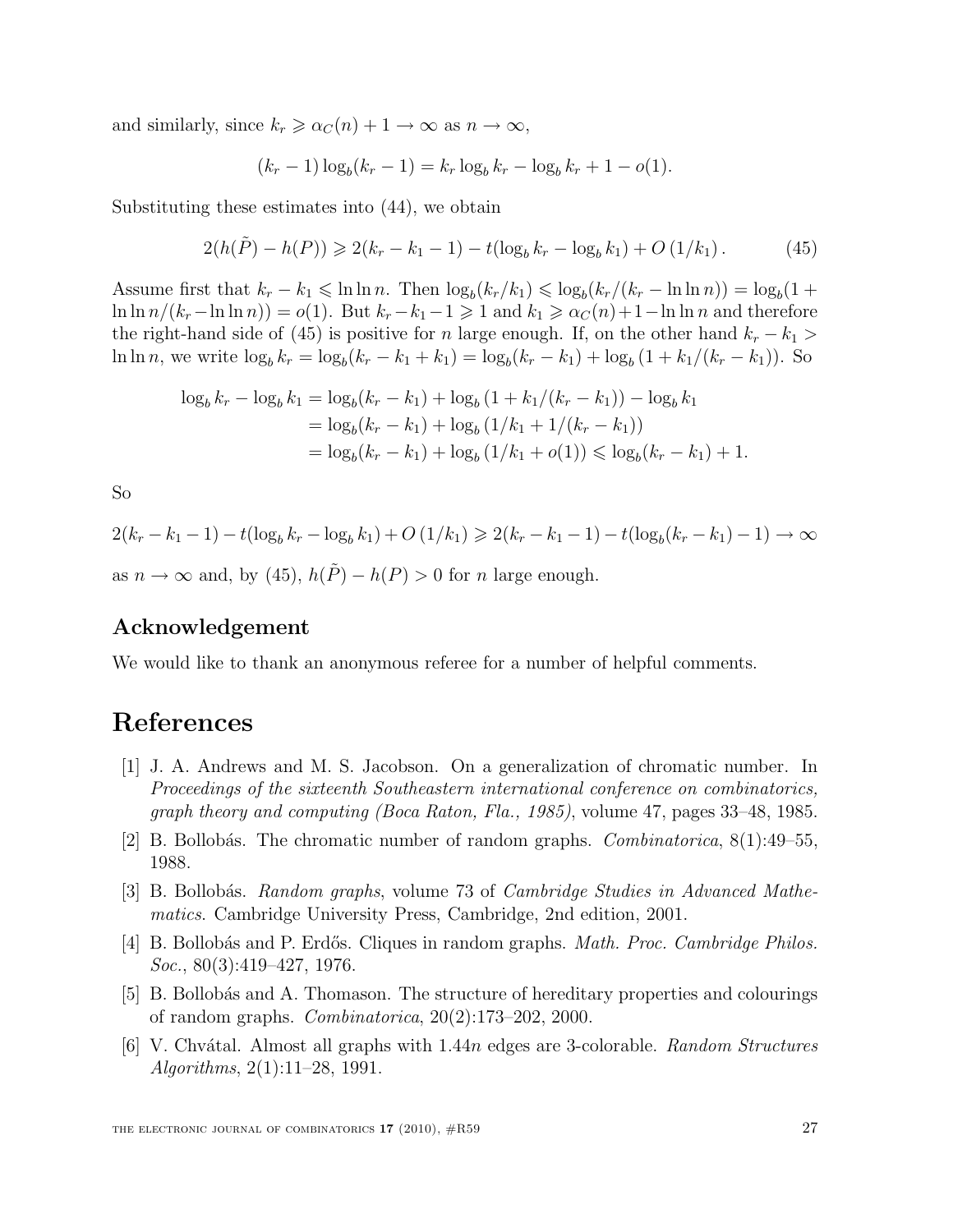- [7] L. J. Cowen, R. H. Cowen, and D. R. Woodall. Defective colorings of graphs in surfaces: partitions into subgraphs of bounded valency. J. Graph Theory,  $10(2):187-$ 195, 1986.
- [8] P. Flajolet and R. Sedgewick. Analytic Combinatorics. Cambridge University Press, Cambridge, 1st edition, 2009.
- [9] A. M. Frieze. On the independence number of random graphs. Discrete Math., 81(2):171–175, 1990.
- [10] G. R. Grimmett and C. J. H. McDiarmid. On colouring random graphs. *Math. Proc.* Cambridge Philos. Soc., 77:313–324, 1975.
- [11] F. Harary. Conditional colorability in graphs. In Graphs and applications (Boulder, Colo., 1982), Wiley-Intersci. Publ., pages 127–136. Wiley, New York, 1985.
- [12] F. Harary and K. F. Jones. Conditional colorability. II. Bipartite variations. In Proceedings of the Sundance conference on combinatorics and related topics (Sundance, Utah, 1985), volume 50, pages 205–218, 1985.
- [13] S. Janson. Poisson approximation for large deviations. Random Structures Algorithms, 1(2):221–229, 1990.
- [14] S. Janson, T. Luczak, and A. Ruciński. An exponential bound for the probability of nonexistence of a specified subgraph in a random graph. In Random Graphs '87  $(Poznań, 1987)$ , pages 73–87, Chichester, 1990. Wiley.
- [15] S. Janson, T. Luczak, and A. Rucinski. Random graphs. Wiley-Interscience Series in Discrete Mathematics and Optimization. Wiley-Interscience, New York, 2000.
- [16] R. J. Kang and C. J. H. McDiarmid. The t-improper chromatic number of random graphs. In Proceedings of the 4th European Conference on Combinatorics, Graph Theory and Applications (Seville, 2007), volume 29, pages 419–425, 2007.
- [17] R. J. Kang and C. J. H. McDiarmid. The t-improper chromatic number of random graphs. Combinatorics, Probability and Computing, 19:87–98, 2010.
- [18] T. Luczak. The chromatic number of random graphs. Combinatorica, 11(1):45–54, 1991.
- [19] D. Matula and L. Kuˇcera. An expose-and-merge algorithm and the chromatic number of a random graph. In Random Graphs '87 (Poznań, 1987), pages 175–187. Wiley, Chichester, 1990.
- [20] D. W. Matula. On the complete subgraphs of a random graph. In Proceedings of the 2nd Chapel Hill Conference on Combinatorial Mathematics and its Applications (Chapel Hill, N. C., 1970), pages 356–369, 1970.
- [21] D. W. Matula. The employee party problem. Notices AMS, 19(2):A–382, 1972.
- [22] D. W. Matula. The largest clique size in a random graph. Tech. Rep. 1987, Department of Computer Science, Southern Methodist University, Dallas, Texas., 1976.
- [23] C. J. H. McDiarmid. On the chromatic number of random graphs. Random Structures and Algorithms, 1(4):435–442, 1990.